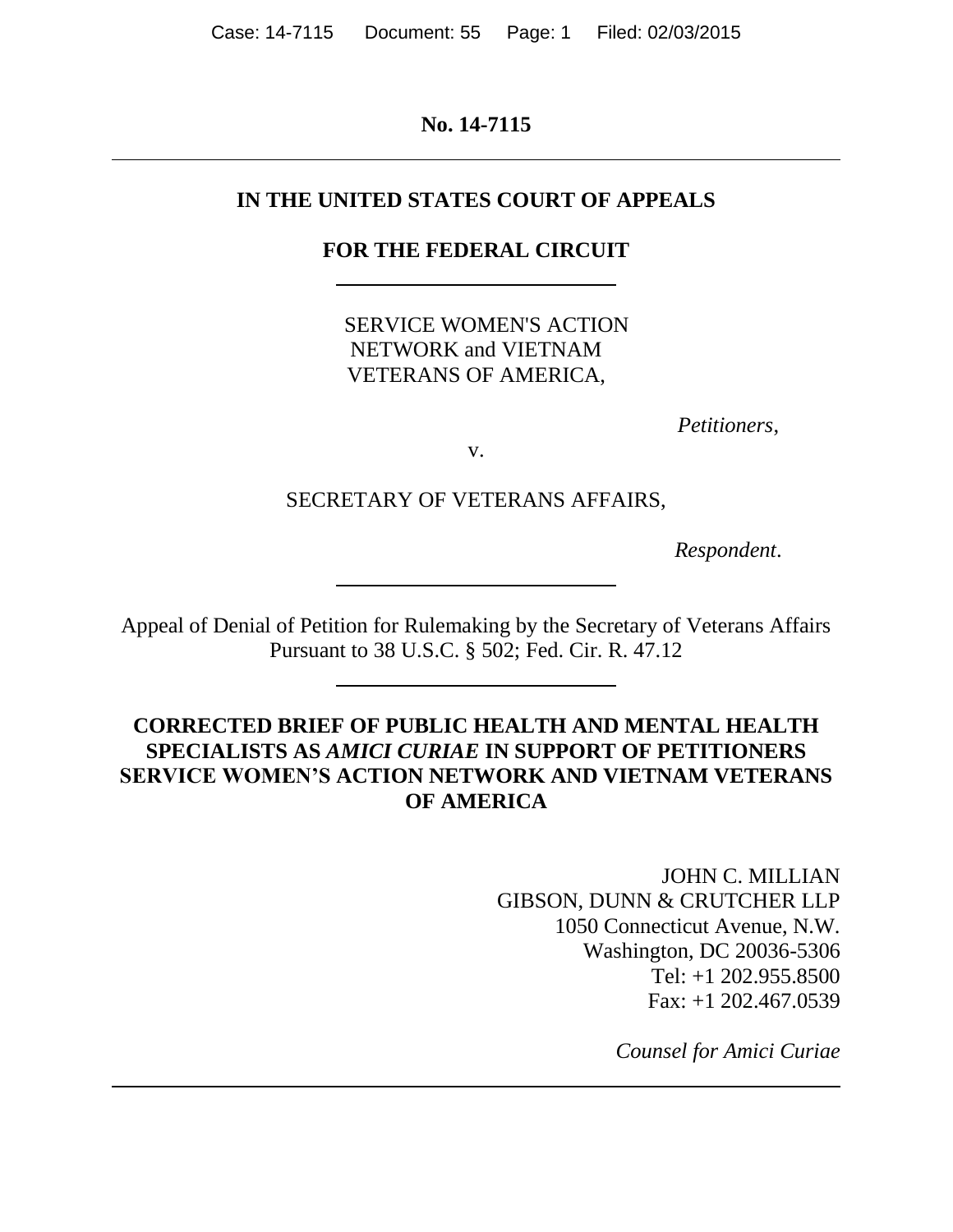### **UNITED STATES COURT OF APPEALS FOR THE FEDERAL CIRCUIT**

Service Women's Action Network and Vietnam Veterans of America v. Secretary of Veterans Affairs

### No. 14-7115

# **CERTIFICATE OF INTEREST**

Counsel certifies the following:

- 1. The full name of every party or amicus represented by me is: Dr. Madelon Baranoski, Dr. Traci Cipriano, Shelley Geballe, Gregg Gonsalves, Alice Miller, and Dr. Howard Zonana.
- 2. The name of the real party in interest (if the party named in the caption is not the real party in interest) represented by me is: The real interest parties are named.
- 3. All parent corporations and any publicly held companies that own 10 percent or more of the stock of the party or amicus curiae represented by me are: None.
- 4. The names of all law firms and the partners or associates that appeared for the party or amicus now represented by me in the trial court or agency or are expected to appear in this court are:

Gibson, Dunn & Crutcher LLP: John C. Millian, Partner.

February 3, 2015 /s/ John C. Millian John C. Millian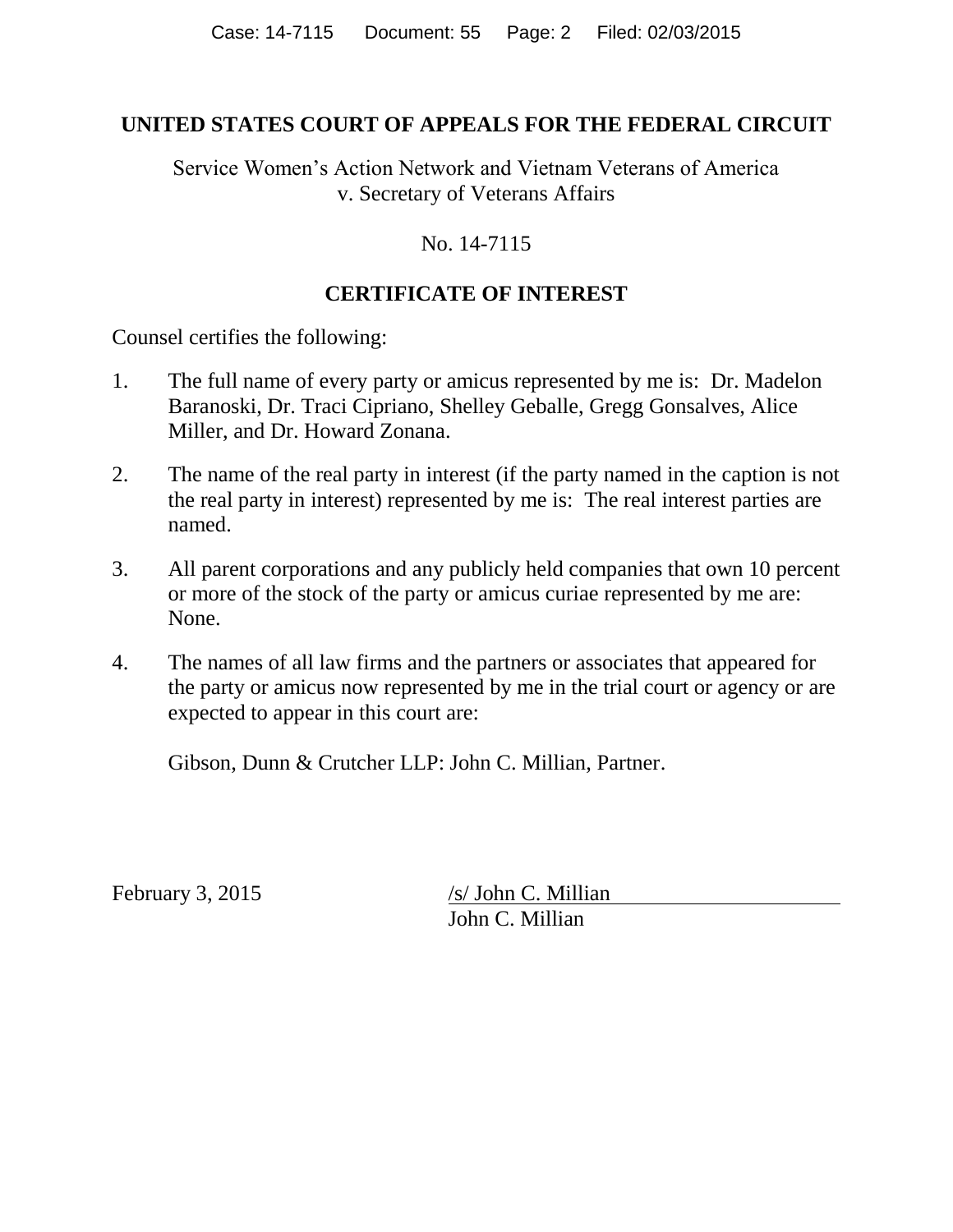# **TABLE OF CONTENTS**

Page

| I.  |                 |                                                                                                           |                                                                                                                     |  |  |
|-----|-----------------|-----------------------------------------------------------------------------------------------------------|---------------------------------------------------------------------------------------------------------------------|--|--|
| II. |                 |                                                                                                           |                                                                                                                     |  |  |
| Ш.  |                 |                                                                                                           |                                                                                                                     |  |  |
|     | A.              | Stressors Associated with MST Exacerbate the Debilitating                                                 |                                                                                                                     |  |  |
|     |                 | 1.                                                                                                        |                                                                                                                     |  |  |
|     |                 | 2.                                                                                                        |                                                                                                                     |  |  |
|     |                 | 3.                                                                                                        |                                                                                                                     |  |  |
|     | <b>B.</b>       | The VA's Evidentiary Requirements for MST-Related PTSD<br>Claims Impose Unfair and Harmful Burdens on MST |                                                                                                                     |  |  |
|     |                 | 1.                                                                                                        | Corroborating Marker Evidence, Like Direct Evidence in<br>Service Records, is Unlikely to Exist Because MST is      |  |  |
|     |                 | 2.                                                                                                        | <b>Current Procedures Unduly Expose MST-Related PTSD</b><br>Claimants to Re-Traumatization Because of the Nature of |  |  |
|     | $\mathcal{C}$ . | Evidentiary Presumption Is Anchored in Established Medical                                                |                                                                                                                     |  |  |
|     |                 | 1.                                                                                                        | <b>Current Clinical Processes and Procedures Properly</b>                                                           |  |  |
|     |                 | 2.                                                                                                        | There is a Strong Correlation between MST and PTSD. 15                                                              |  |  |
|     |                 | 3.                                                                                                        | Requiring Corroborating Evidence May Encourage the                                                                  |  |  |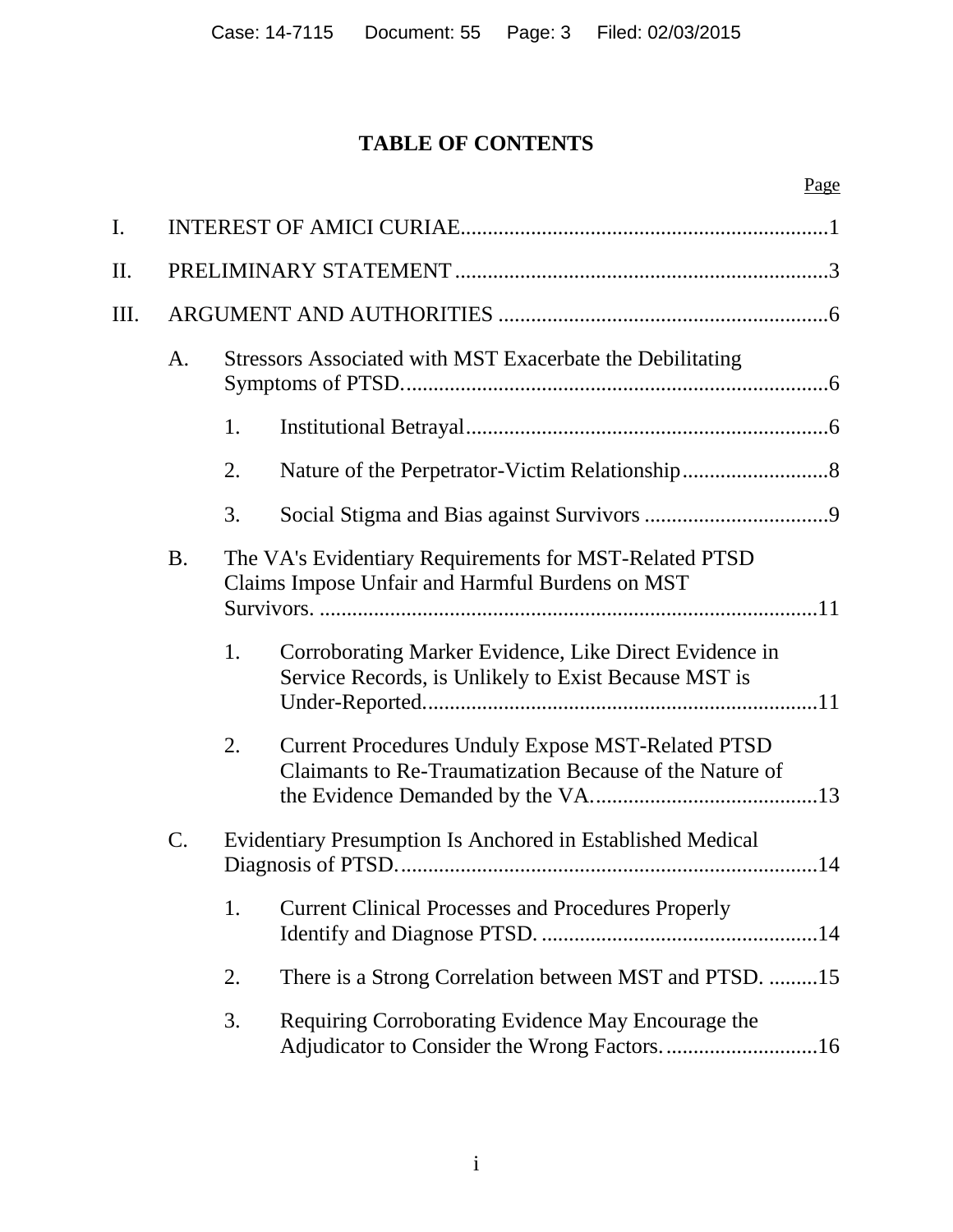| Denying Treatment to Veterans with MST-Related PTSD Can<br>D.<br>Have Disastrous Consequences on Their Mental Health,<br>Physical Health, Employment, Income Level, and Housing | 19 |
|---------------------------------------------------------------------------------------------------------------------------------------------------------------------------------|----|
| $\mathbf{IV}_{-}$                                                                                                                                                               |    |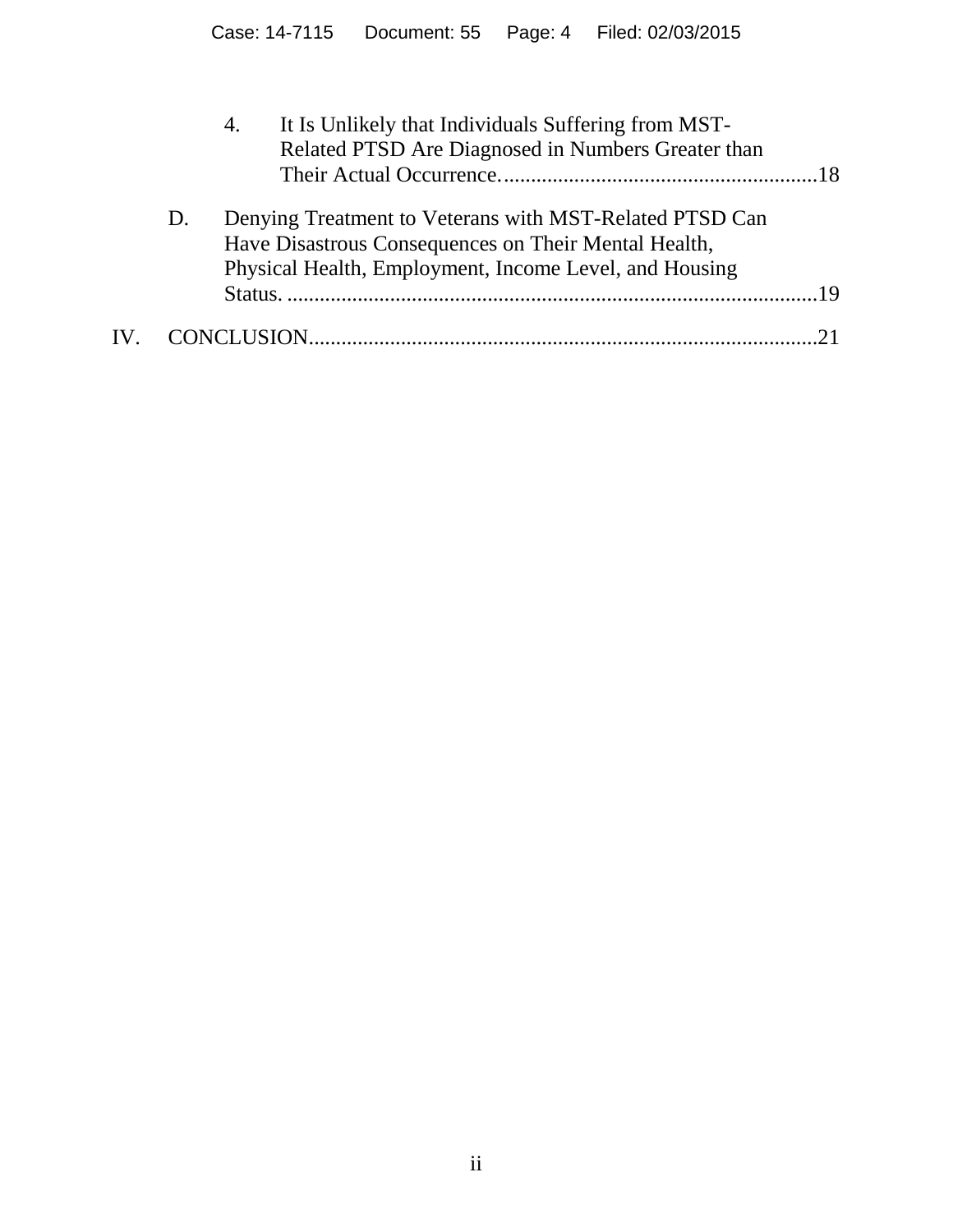# **TABLE OF AUTHORITIES**

### Page(s)

# **Other Authorities**

| Alan Fontana & Robert Rosenheck, Duty-Related and Sexual Stress in the<br>Etiology of PTSD among Women Veterans Who Seek Treatment,                                                                                         |
|-----------------------------------------------------------------------------------------------------------------------------------------------------------------------------------------------------------------------------|
| Alina Suris & Lisa Lind, Military Sexual Trauma: A Review of Prevalence<br>and Associated Health Consequences in Veterans,                                                                                                  |
| Alina Suris et al, Mental Health, Quality of Life, and Health Functioning in<br>Women Veterans: Differential Outcomes Associated with Military and<br>Civilian Sexual Assault, 22 J. INTERPERSONAL VIOLENCE 179 (2007) 7, 8 |
| Ann Norwood et al, <i>Health Effects of the Stressors of Extreme Environments</i>                                                                                                                                           |
| Battle for Benefits: VA Discrimination Against Survivors of Military Sexual                                                                                                                                                 |
| C. R. Brewin et al, Meta-Analysis of Risk Factors for Posttraumatic Stress<br>Disorder in Trauma-Exposed Adults, 68 J. CONSULTING AND CLINICAL                                                                              |
| Carly Parnitzke Smith & Jennifer J. Freyd, Dangerous Safe Havens:<br>Institutional Betrayal Exacerbates Sexual Trauma, 26 J. TRAUMATIC STRESS                                                                               |
| Carly Parnitzke Smith & Jennifer J. Freyd, Institutional Betrayal,                                                                                                                                                          |
| Christine A. Courtois & Julian D. Ford, Treating Complex Traumatic Stress<br>Disorders (Adults): An Evidence-Based Guide (2009) 16, 17                                                                                      |
| Courtney E. Ahrens, Being Silenced: The Impact of Negative Social Reactions<br>on the Disclosure of Rape, 38 AM. J. CMTY. PSYCHOLOGY 263 (2006)11                                                                           |
| Emily Ozer et al, <i>Predictors of Posttraumatic Stress Disorder and Symptoms</i><br>in Adults: A Meta-Analysis, 129(1) PSYCHOLOGICAL BULLETIN 52 (2008)10                                                                  |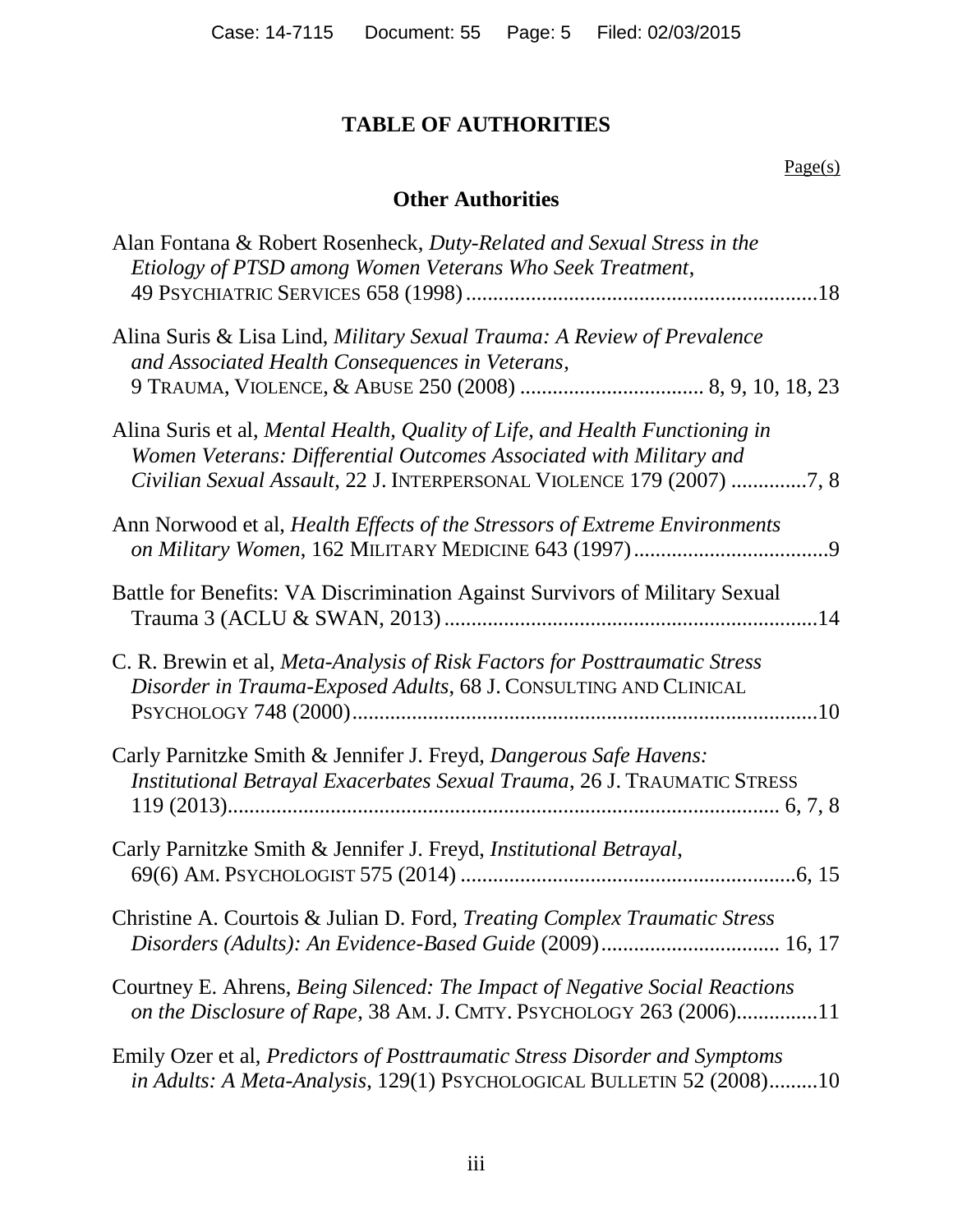| Index of Record 13, Government Accountability Office,                                                                                                                                                                                                                                    |
|------------------------------------------------------------------------------------------------------------------------------------------------------------------------------------------------------------------------------------------------------------------------------------------|
| Jennifer C. Schingle, A Disparate Impact on Female Veterans: The<br>Unintended Consequences of Veterans Affairs Regulations Governing the<br>Burdens of Proof for Post-Traumatic Stress Disorder Due to Combat and<br>Military Sexual Trauma, 16 WILLIAM & MARY J. WOMEN AND THE LAW 155 |
| Jessica Turchik et al, Perceived Barriers to Care Among Veterans Health<br>Administration Patients with Posttraumatic Stress Disorder,                                                                                                                                                   |
| Jessica Turchik et al, Perceived Barriers to Care and Provider Gender<br>Preferences Among Veteran Men Who Have Experienced Military Sexual<br>Trauma: A Qualitative Analysis, 10 PSYCHOLOGICAL SERVICES 213 (2013) 12                                                                   |
| Keren Lehavot et al, Barriers to Care for Women Veterans With<br>Posttraumatic Stress Disorder and Depressive Symptoms, 10<br>.24                                                                                                                                                        |
| Maureen Murdoch et al, Prevalence of In-Service and Postservice Sexual<br>Assault among Combat and Noncombat Veterans Applying for Department<br>of Veterans Affairs Posttraumatic Stress Disorder Disability Benefits, 169                                                              |
| Maureen Murdoch et al., Long-Term Outcomes of Disability Benefits in US<br>Veterans with Posttraumatic Stress Disorder, 68 ARCHIVES GEN.                                                                                                                                                 |
| Patricia Conard et al, Deployment and PTSD in the Female Combat Veteran:                                                                                                                                                                                                                 |
| Rachel Campbell, Rape Survivors' Experiences with the Legal and Medical<br>Systems: Do Rape Victim Advocates Make a Difference? 12 VIOLENCE                                                                                                                                              |
| Rachel Kimerling et al, Military-Related Sexual Trauma among Veterans<br>Health Administration Patients Returning from Afghanistan and Iraq, 100                                                                                                                                         |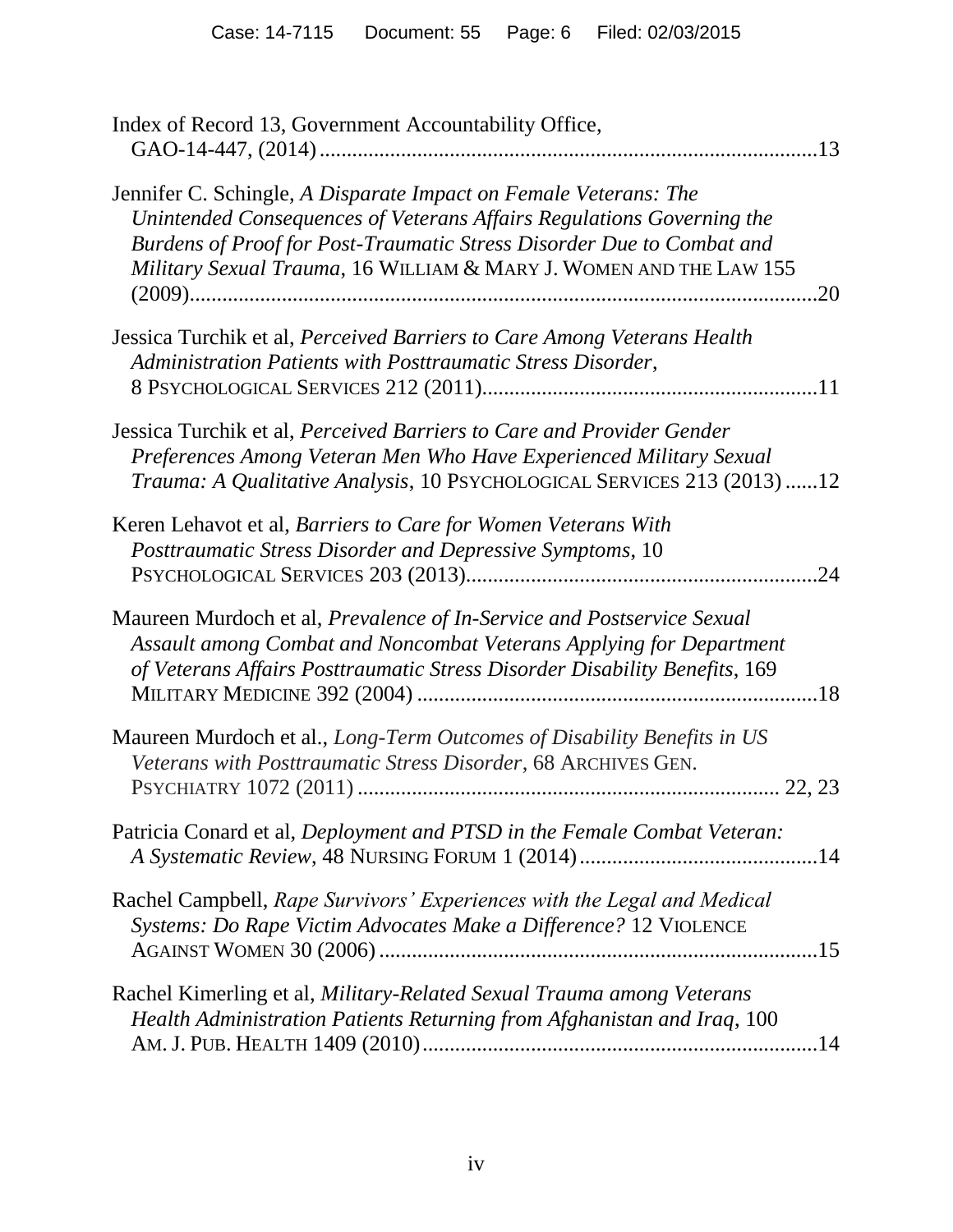| Rachel Kimerling et al, The Veterans Health Administration and Military |  |
|-------------------------------------------------------------------------|--|
| <b>Rules</b>                                                            |  |
|                                                                         |  |
| <b>Regulations</b>                                                      |  |
|                                                                         |  |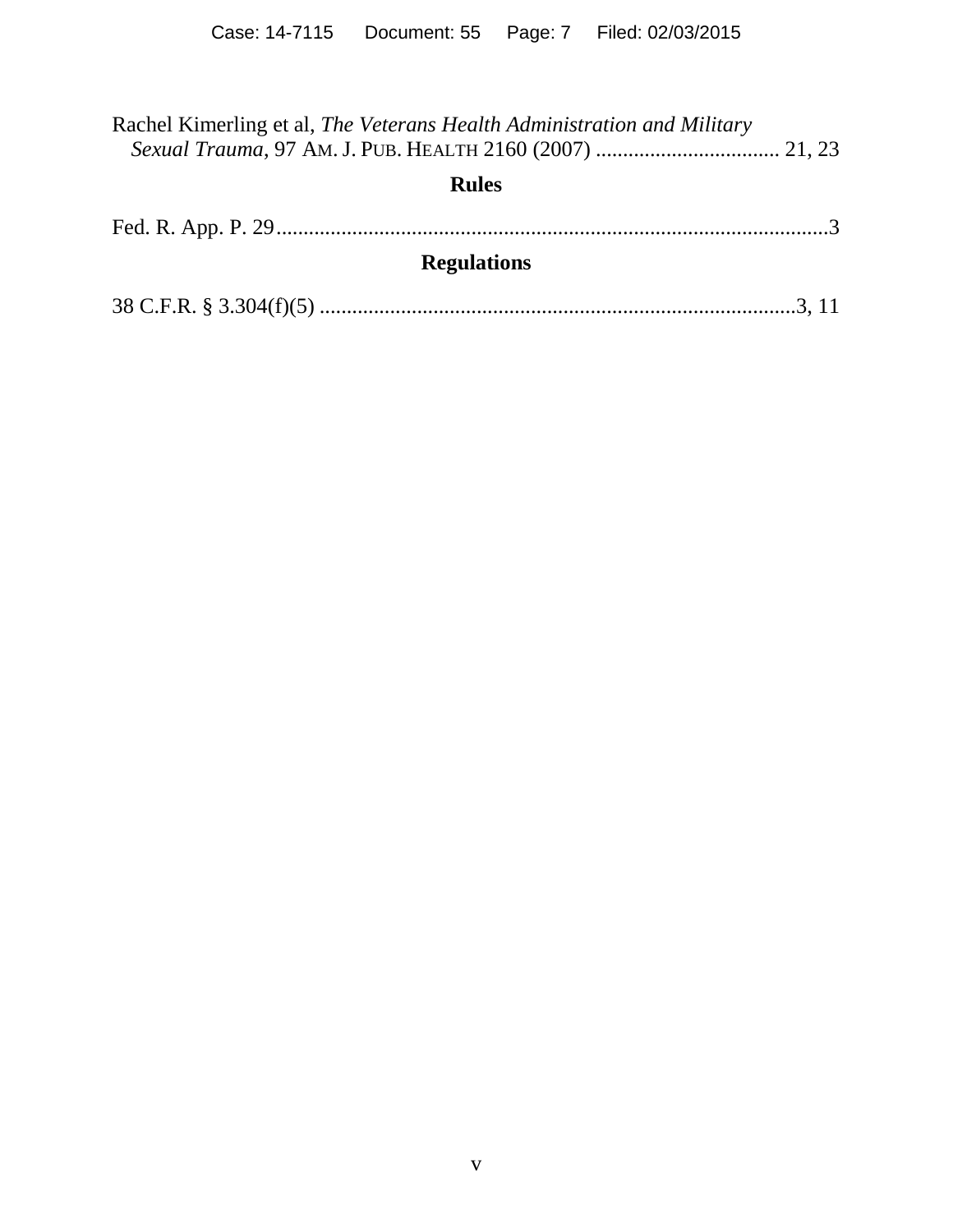### **BRIEF OF PUBLIC HEALTH AND MENTAL HEALTH SPECIALISTS AS**  *AMICI CURIAE* **IN SUPPORT OF PETITIONERS SERVICE WOMEN'S ACTION NETWORK AND VIETNAM VETERANS OF AMERICA**

**\_\_\_\_\_\_\_\_\_\_\_\_**

### **I. INTEREST OF AMICI CURIAE**

*Amicus Curiae* Dr. Howard Zonana is a Professor of Psychiatry at the Yale School of Medicine and an Adjunct Clinical Professor of Law at Yale Law School. His many professional positions include Chair of the Bioethics Committee at New Haven Hospital; Director, Medical Director and President of the Medical Staff of the Connecticut Mental Health Center; and President of the American Academy of Psychiatry and the Law. He also works with the American Psychiatric Association on the Council of Psychiatry and the Law and Judicial Action Committee.

*Amicus Curiae* Dr. Traci Cipriano is a licensed clinical psychologist in private practice, and a licensed non-practicing attorney. Dr. Cipriano is an Assistant Clinical Professor of Psychiatry at the Yale School of Medicine in the Division of Law and Psychiatry. She also consults to the Connecticut Psychological Association in the role of Director of Professional Affairs, and is a clinical supervisor in the Yale Psychology Department.

*Amicus Curiae* Dr. Madelon Baranoski is an Associate Professor of Psychiatry at the Yale School of Medicine in the Division of Law and Psychiatry. She works at the Connecticut Mental Health Center and serves as Vice Chair of the Yale University Human Investigation Committee. Dr. Baranoski received her

1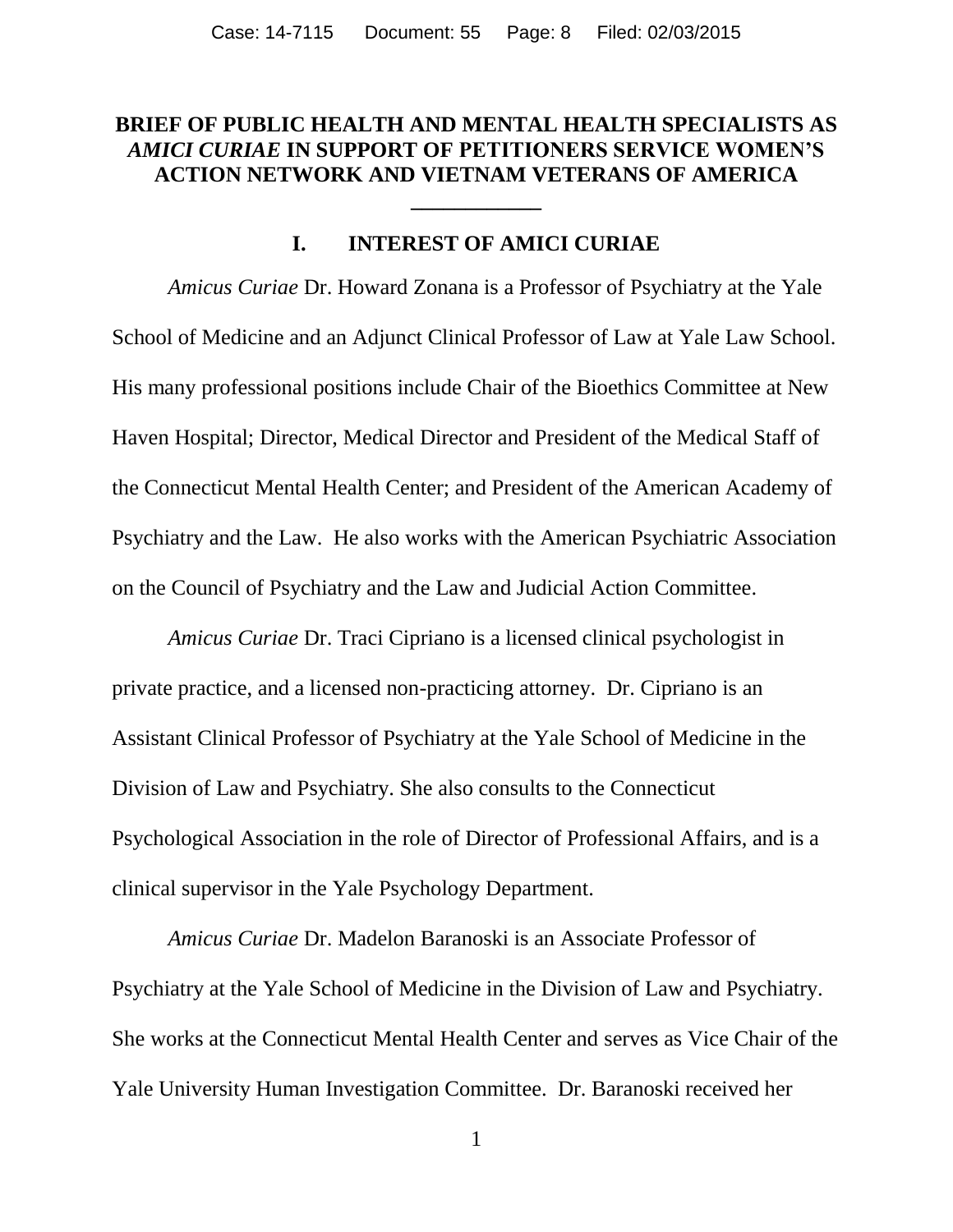B.S.N from Walter Reed Army Institute and the University of Maryland, and her Ph.D from the University of Pennsylvania.

*Amicus Curiae* Alice Miller is a co-director of the Global Health Justice Partnership, an Assistant Clinical Professor in the Yale School of Public Health, and an Associate Professor of Law at Yale Law School. She is an expert on women's rights, sexual and reproductive rights, and health as a human right.

*Amicus Curiae* Gregg Gonsalves is a co-director of the Global Health Justice Partnership, a Research Scholar in Law and Lecturer in Law at Yale Law School, and a leading HIV/AIDS activist.

*Amicus Curiae* Shelley Geballe is a Lecturer at the Yale School of Public Health and a Visiting Clinical Lecturer at the Yale Law School. She is also a Distinguished Senior Fellow at, and co-founder of, Connecticut Voices for Children. She has served on multiple state task forces to reform Connecticut's mental health system.

Each individual supporting this *amicus curiae* brief is dedicated to ensuring that our nation's veterans who suffer from the effects of Post-Traumatic Stress Disorder related to military sexual assault have a fair opportunity to obtain treatment and medical benefits. For reasons stated in Petitioners' brief, *amici* agree that the VA's denial of this rulemaking petition violates the Administrative Procedure Act and the Fifth Amendment. *Amici* submit this brief pursuant to Rule

2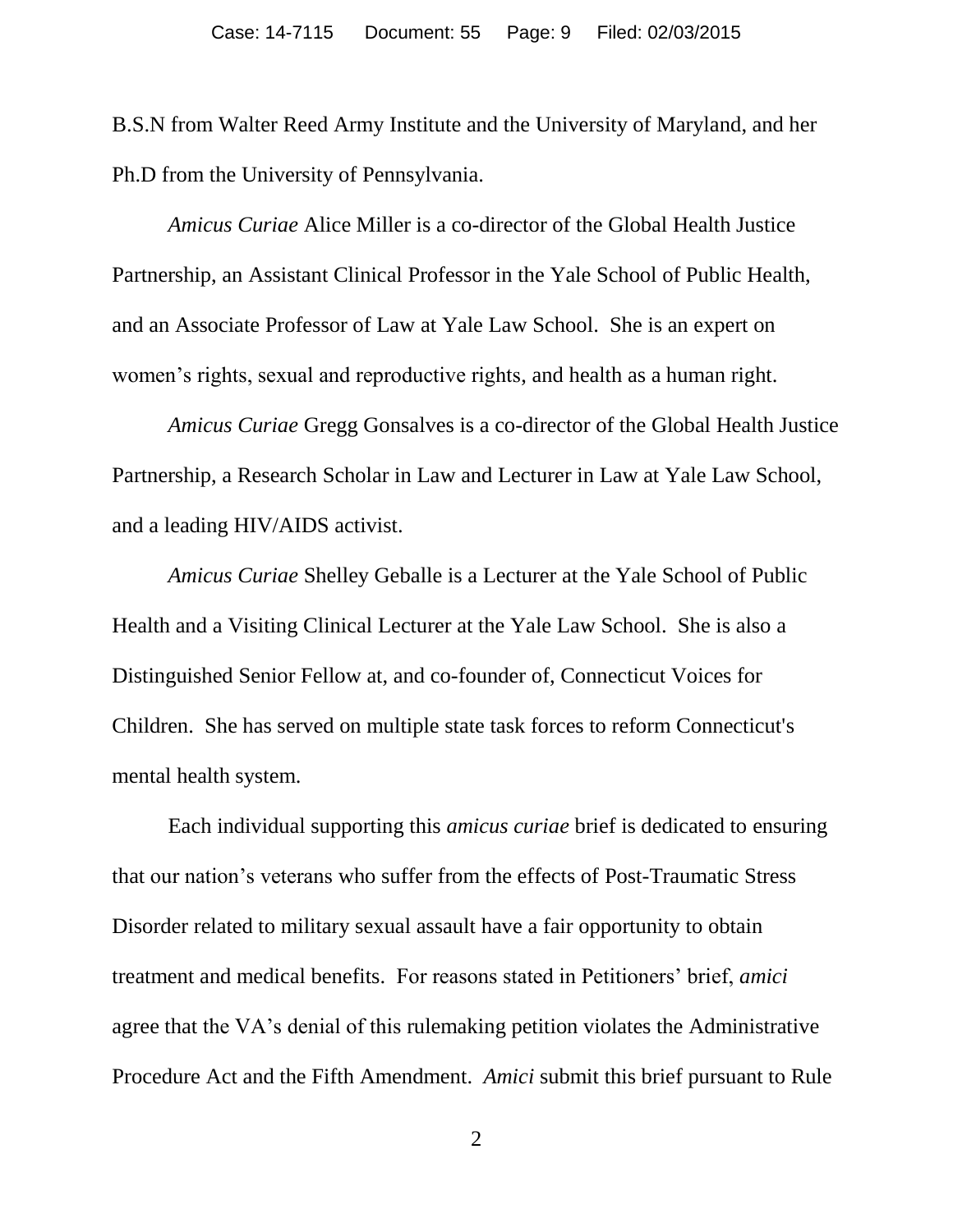29 of the Federal Rules of Appellate Procedure, upon consent of all parties. Fed. R. App. P. 29. Counsel for *amici* authored this brief in whole. Furthermore, no party, party's counsel, or other person contributed money intended to fund preparing or submitting this brief.

#### **II. PRELIMINARY STATEMENT**

Post-traumatic stress disorder (PTSD) is a debilitating condition affecting our nation's veterans, and can be caused by a variety of traumas experienced during the course of service. One of the most common stressors for PTSD, especially among our country's servicewomen, is sexual assault during military service (also known as "military sexual trauma" or "MST"). The Department of Veterans Affairs (VA) has recognized the importance of treating PTSD symptoms in service members; however, it has created an arbitrary distinction between combat-related PTSD and MST-related PTSD. When applying for VA medical and psychiatric benefits, a veteran must establish that her injury was connected to her military service. While the VA presumes service connection for PTSD related to combat, fear, or experience as a prisoner of war (and, indeed, for over 150 other health conditions as well), it has refused to grant such a presumption for PTSD related to military sexual assault. The VA has imposed additional hurdles on MST survivors seeking PTSD benefits. In adopting 38 C.F.R. § 3.304(f)(5), the VA required personal assault survivors with PTSD, including MST survivors, not only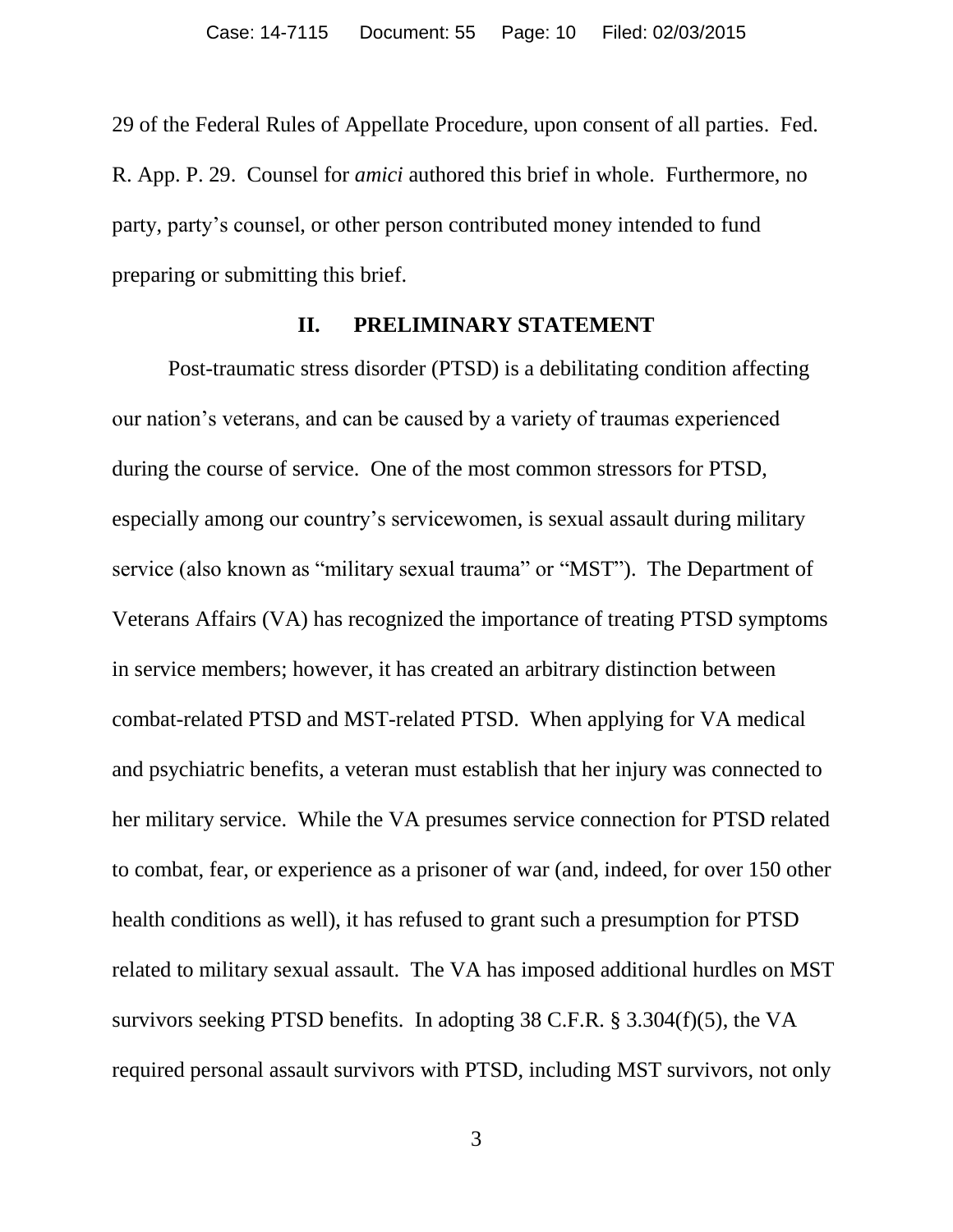to demonstrate corroborating evidence of in-service trauma, but also to submit that evidence for review by a third party to verify the existence of the claimed stressor. Veterans with combat-related or other forms of PTSD, by contrast, are not required to meet this high evidentiary burden.

*Amici* submit this brief to aid in the Court's understanding of mental health and public health studies addressing this important issue, which support Petitioners' case. First, *amici* assert that MST-related PTSD merits a presumption of service connection, in part because the stressors particularly associated with MST exacerbate the already-debilitating symptoms of PTSD. These stressors include institutional betrayal (or betrayal trauma theory); the nature of the perpetrator-victim relationship in the military; and social stigma and bias against sexual assault survivors.

Second, *amici* note that the VA's current evidentiary requirements for MSTrelated PTSD claims impose unfair and harmful burdens on MST survivors. In particular, because service members under-report sexual assault (due, in part, to the aforementioned military stigma and other cultural barriers), it is unlikely that they will have corroborating marker evidence of their assaults. Furthermore, the arduous and lengthy claims proceedings in which the VA questions the validity and even existence—of the veteran's sexual assault, expose PTSD claimants to re-

4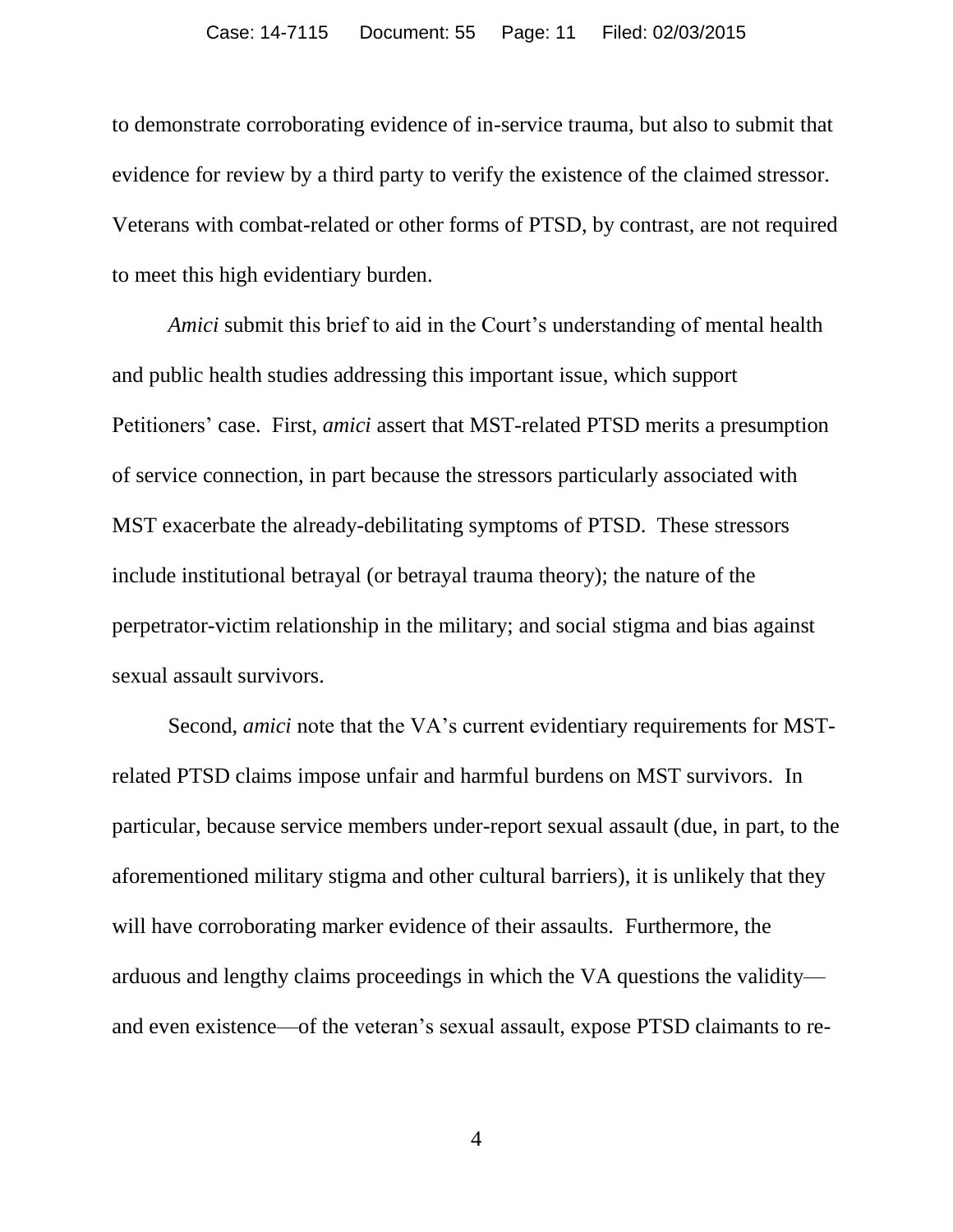traumatization, a phenomenon known as "secondary victimization." This experience can adversely affect the claimant's PTSD symptoms.

Third, *amici* contend that the science behind PTSD diagnosis supports establishing a presumption of service-connection for MST-related PTSD claimants. Namely, current clinical processes properly diagnose PTSD; and, there is a strong proven correlation between MST and PTSD. Additionally, it is unlikely that individuals suffering from MST-related PTSD are diagnosed in numbers greater than their actual occurrence, removing the need for the VA's stringent requirements of corroborating evidence and third-party review.

Finally, *amici* end in demonstrating the utter importance, from a public health and mental health perspective, of ensuring that veterans with PTSD attain access to proper treatment. In particular, denying treatment to veterans with MSTrelated PTSD can have disastrous consequences on their mental health, employment, income level, and housing status—and thus, on society as a whole. For the foregoing reasons, *amici* urge this Court to hold the VA's denial of Petitioners' formal request for rulemaking unlawful and reverse the agency's decision. Alternatively, *amici* request that the Court vacate and remand the decision to the VA to provide a reasoned explanation or to institute a new rulemaking.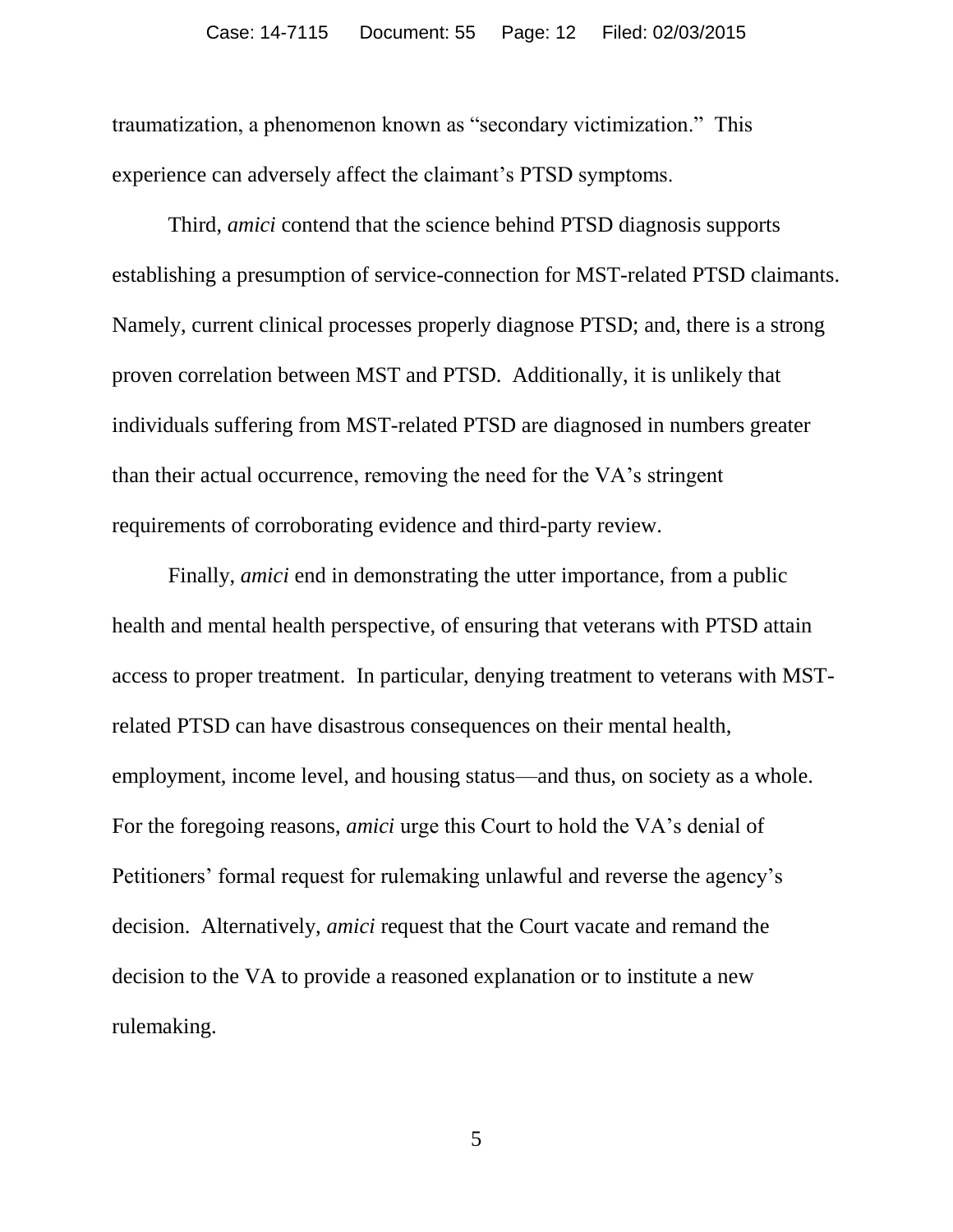#### **III. ARGUMENT AND AUTHORITIES**

#### **A. Stressors Associated with MST Exacerbate the Debilitating Symptoms of PTSD.**

Certain factors specific to the military context exacerbate the PTSD symptoms of sexual assault survivors. In particular, the military-specific dynamics of institutional betrayal, perpetrator-victim familiarity, and social stigma and bias against assault victims can intensify the survivor's manifestations of PTSD.

#### **1. Institutional Betrayal**

Institutional betrayal occurs when an institution causes harm to an individual who trusts or depends upon that institution. Carly Parnitzke Smith & Jennifer J. Freyd, *Institutional Betrayal*, 69(6) AM. PSYCHOLOGIST 575, 575–587 (2014). Often, as with trusted interpersonal relationships, the individual expects the institutional environment to be safe and may even depend upon the institution for survival, as in the military context. Carly Parnitzke Smith & Jennifer J. Freyd, *Dangerous Safe Havens: Institutional Betrayal Exacerbates Sexual Trauma*, 26 J. TRAUMATIC STRESS 119, 120 (2013). Betrayal trauma theory predicts that an individual who experiences sexual assault within a context where his/her safety depends upon an institution, such as the military, would have increased difficulty functioning within that environment after the assault. *Id.*

Consistent with betrayal theory, studies have shown that sexually assaulted women who also experienced institutional betrayal suffer from higher levels of

6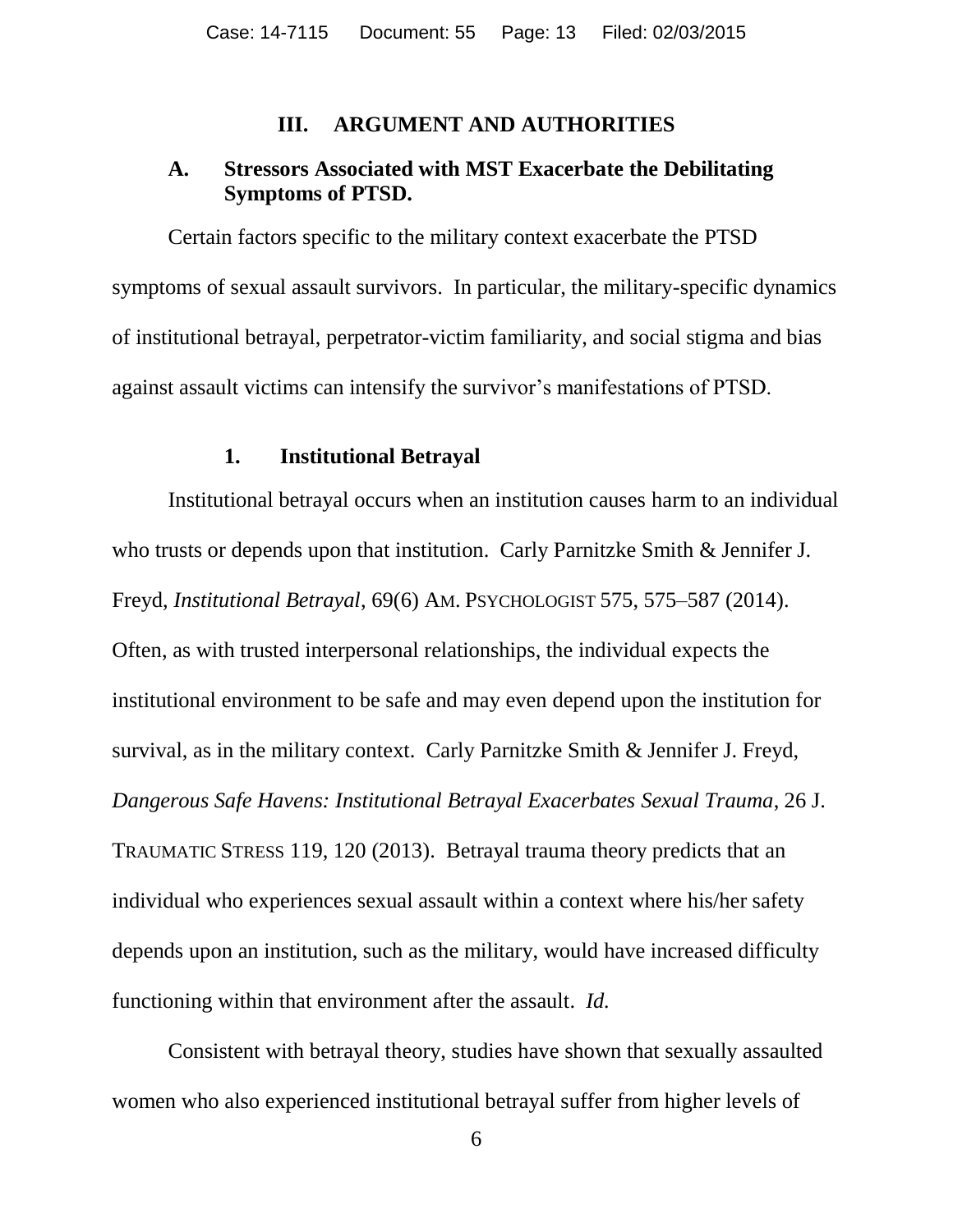several posttraumatic symptoms than those who experienced sexual assault outside of an institutional context. *Id.* at 122. One such study compared the experiences of female veterans who had experienced civilian sexual assault to those of female veterans who had experienced military sexual assault. Alina Suris et al, *Mental Health, Quality of Life, and Health Functioning in Women Veterans: Differential Outcomes Associated with Military and Civilian Sexual Assault*, 22 J. INTERPERSONAL VIOLENCE 179, 197 (2007). Military sexual assault is likely to involve more institutional betrayal than civilian assault, given that service members are dependent upon the military for safety and employment. Even controlling for the number of lifetime sexual assaults, the women who had experienced military sexual trauma reported more health difficulties than the women who had experienced civilian sexual assault. *Id.*

In particular, women experiencing institutional betrayal demonstrate more severe posttraumatic symptoms in the following four areas: anxiety, sexual dysfunction, dissociation, and the Sexual Abuse Trauma Index (SATI ). Carly Parnitzke Smith & Jennifer J. Freyd, *Dangerous Safe Havens: Institutional Betrayal Exacerbates Sexual Trauma*, 26 J. TRAUMATIC STRESS 119, 122 (2013). Betrayal trauma theory helps explain the differences in physical and psychological difficulties that survivors of military sexual assault experience from those experienced by survivors of civilian sexual assault.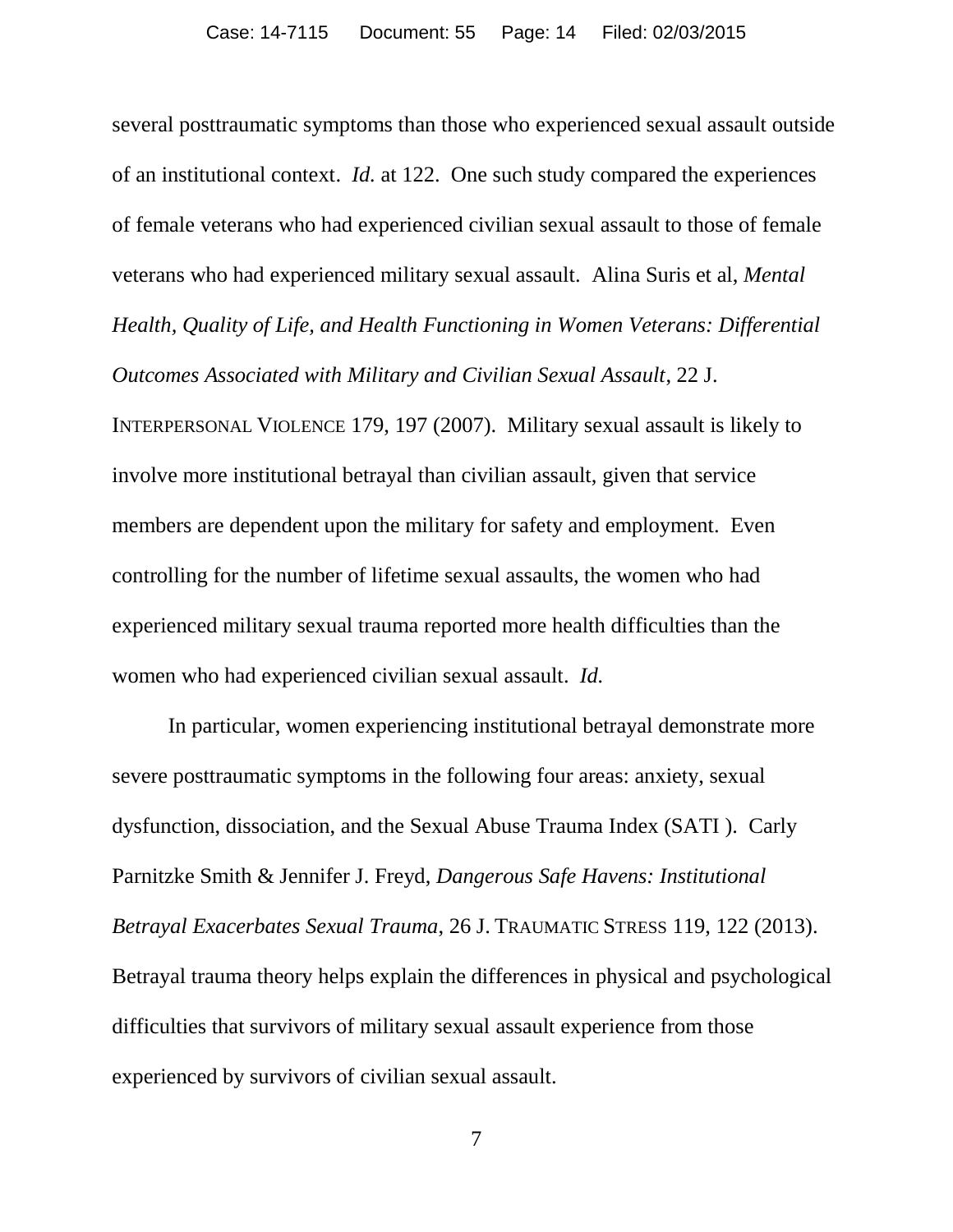#### **2. Nature of the Perpetrator-Victim Relationship**

Another military-specific factor that exacerbates PTSD symptoms in survivors of military sexual assault involves the nature of the perpetrator-victim relationship. The nature of the perpetrator-victim relationship has been found to impact the severity of subsequent traumatic symptoms; and in the military context, the perpetrator may be a coworker, supervisor, or personnel with higher rank. Alina Suris & Lisa Lind, *Military Sexual Trauma: A Review of Prevalence and Associated Health Consequences in Veterans*, 9 TRAUMA, VIOLENCE, & ABUSE 250, 264 (2008). The service member may be required to continue working with his or her perpetrator—a situation less likely to occur in the civilian world. Military personnel often operate within confined areas, such as bases in foreign countries. They are unable to leave their duty stations without permission and are subject to disciplinary action, including court-martial, if they attempt to leave. *Id.* Consequently, military personnel who are sexually assaulted are unable to easily transfer to another duty station or quit their jobs. Because of this trapped environment, assault victims are often forced to endure repeated contact with their perpetrators. *Id.* The unit cohesion that generally provides a protective barrier in the military environment may not be available to a service member who has been assaulted by another member of the unit. Ann Norwood et al, *Health Effects of the*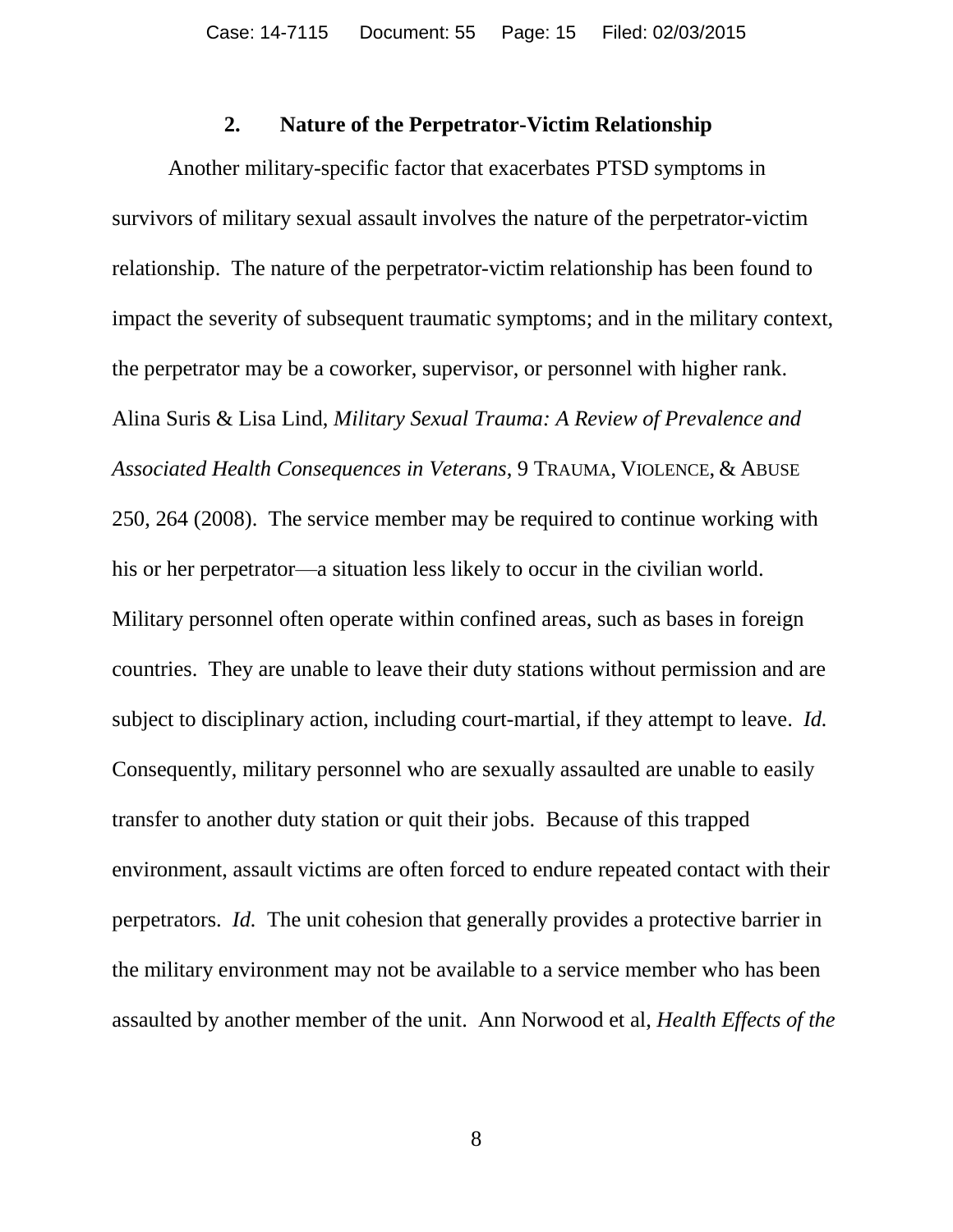*Stressors of Extreme Environments on Military Women*, 162 MILITARY MEDICINE 643, 648 (1997).

This unique aspect of the military system might intensify the severity of symptoms experienced after sexual assault, especially given that military personnel may be under conditions of chronic stress and have less time to seek treatment or social support. Alina Suris & Lisa Lind, *Military Sexual Trauma: A Review of Prevalence and Associated Health Consequences in Veterans*, 9 TRAUMA, VIOLENCE, & ABUSE 250, 269 (2008).

#### **3. Social Stigma and Bias against Survivors**

A third military-specific factor that can exacerbate PTSD symptoms for sexual assault survivors is the social stigma they face in the military context, after their assault. Studies support that individuals reporting lower levels of perceived social support after a traumatic event reported higher levels of PTSD symptoms or rates of current PTSD. Emily Ozer et al, *Predictors of Posttraumatic Stress Disorder and Symptoms in Adults: A Meta-Analysis*, 129(1) PSYCHOLOGICAL BULLETIN 52, 52–73 (2008). In most studies, the emphasis was on emotional support. One study even found that the social support factor was the strongest predictor of whether someone would develop PTSD. C. R. Brewin et al, *Meta-Analysis of Risk Factors for Posttraumatic Stress Disorder in Trauma-Exposed Adults*, 68 J. CONSULTING AND CLINICAL PSYCHOLOGY 748, 766 (2000).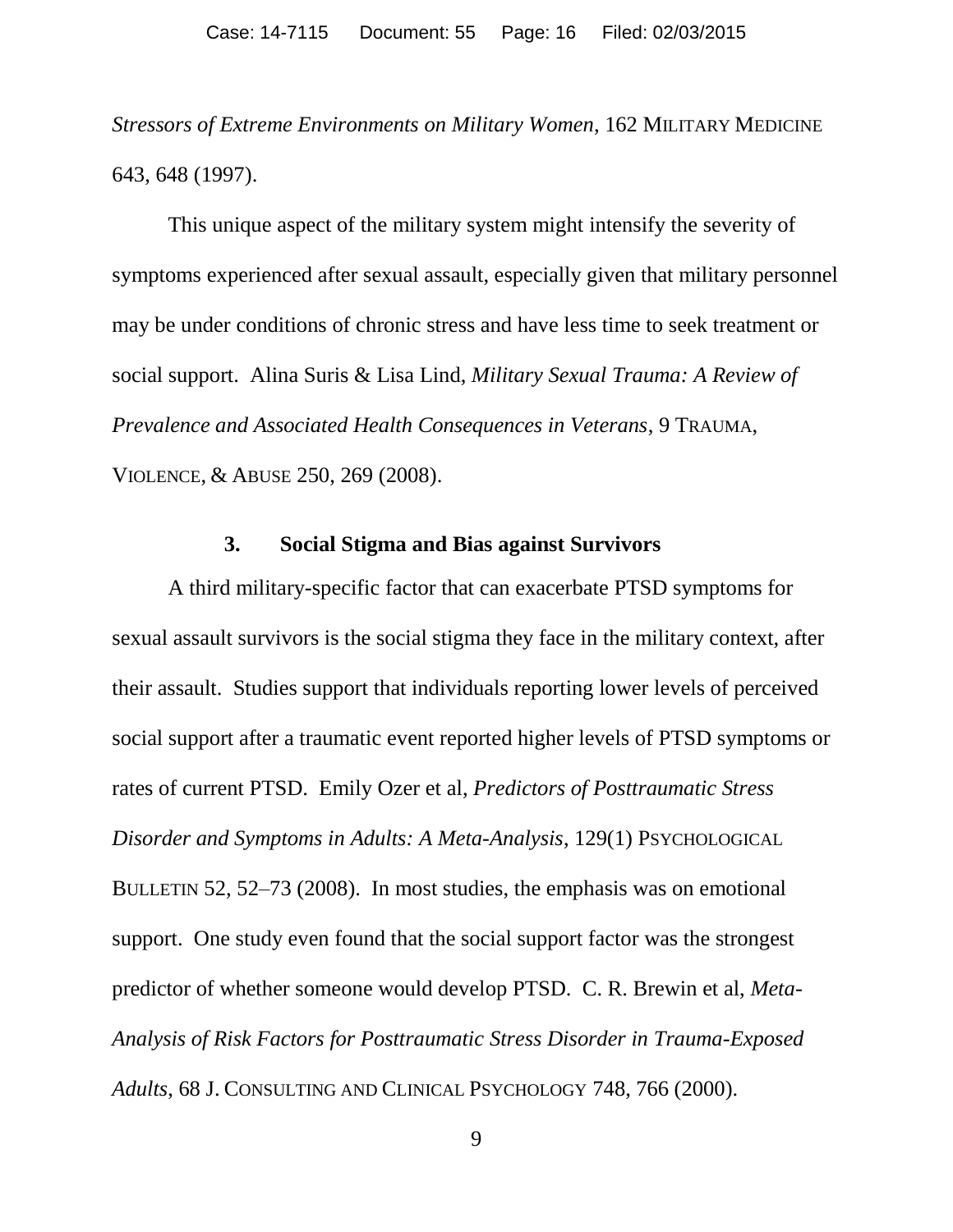Frequently, survivors of sexual assault in the military not only experience a lack of a social support network after their assaults, but even experience intense stigmatization from their peers. This stigmatization can include taunts and threats to dissuade the individual from reporting, refusal to believe the survivor's story, and labeling the survivor as a promiscuous person. These social stigma-related barriers constitute some of the most salient concerns among veterans with PTSD, and prevent many service members from reporting their assaults. Jessica Turchik et al, *Perceived Barriers to Care Among Veterans Health Administration Patients with Posttraumatic Stress Disorder*, 8 PSYCHOLOGICAL SERVICES 212, 223 (2011). Studies of female sexual assault survivors have found that stigma-related barriers, such as feelings of shame and fears of negative consequences or reactions, were common reasons why women did not report an assault. *See e.g.* Courtney E. Ahrens, *Being Silenced: The Impact of Negative Social Reactions on the Disclosure of Rape*, 38 AM.J. CMTY. PSYCHOLOGY 263, 269 (2006). These stigma-related barriers are just as, if not more, powerful when the MST-survivor is male. Due to the hyper-masculine heterosexual environment of the military, male survivors of sexual assault report feeling embarrassment and shame in seeking mental health support after their assaults. Jessica Turchik et al, *Perceived Barriers to Care and Provider Gender Preferences Among Veteran Men Who Have Experienced Military Sexual Trauma: A Qualitative Analysis*, 10 PSYCHOLOGICAL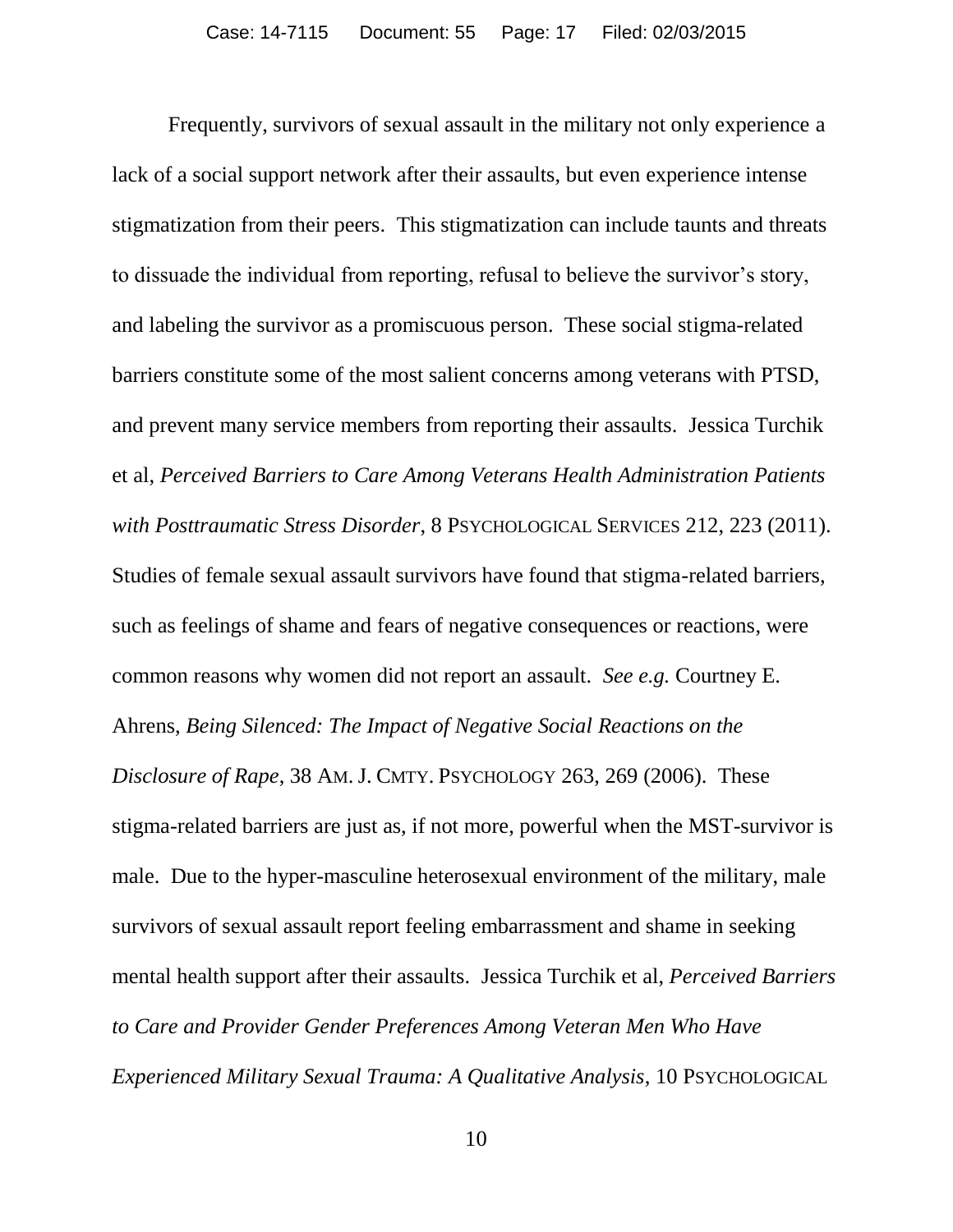SERVICES 213, 213–222 (2013). Other stigma-related barriers include a belief in self-sufficiency (not wanting to talk about one's emotional problems), concerns about the privacy and confidentiality of the reporting process, self-blame, fears they will not be believed, and the concerns about the sensitivity and reactions of the provider. *Id*.

Because these stressors associated with MST (institutional betrayal, perpetrator-victim relationship and social stigma) exacerbate the alreadydebilitating symptoms of PTSD, they support the conclusion that MST-related PTSD merits a presumption of service-connection.

# **B. The VA's Evidentiary Requirements for MST-Related PTSD Claims Impose Unfair and Harmful Burdens on MST Survivors.**

# **1. Corroborating Marker Evidence, Like Direct Evidence in Service Records, is Unlikely to Exist Because MST is Under-Reported.**

Under the VA's current rule, a veteran's lay testimony, coupled with a diagnosis of PTSD, is insufficient to establish the occurrence of a claimed stressor. 38 C.F.R. § 3.304(f)(5) (2014). Instead, a veteran with MST-related PTSD must present corroborating evidence of his or her sexual trauma, known as "secondary markers." However, corroborating marker evidence is unlikely to exist because MST is largely underreported. The DoD estimates that in 2012, 89% percent of service members who experienced sexual assault did not report it to a DOD official. Petition for Rulemaking, at 23.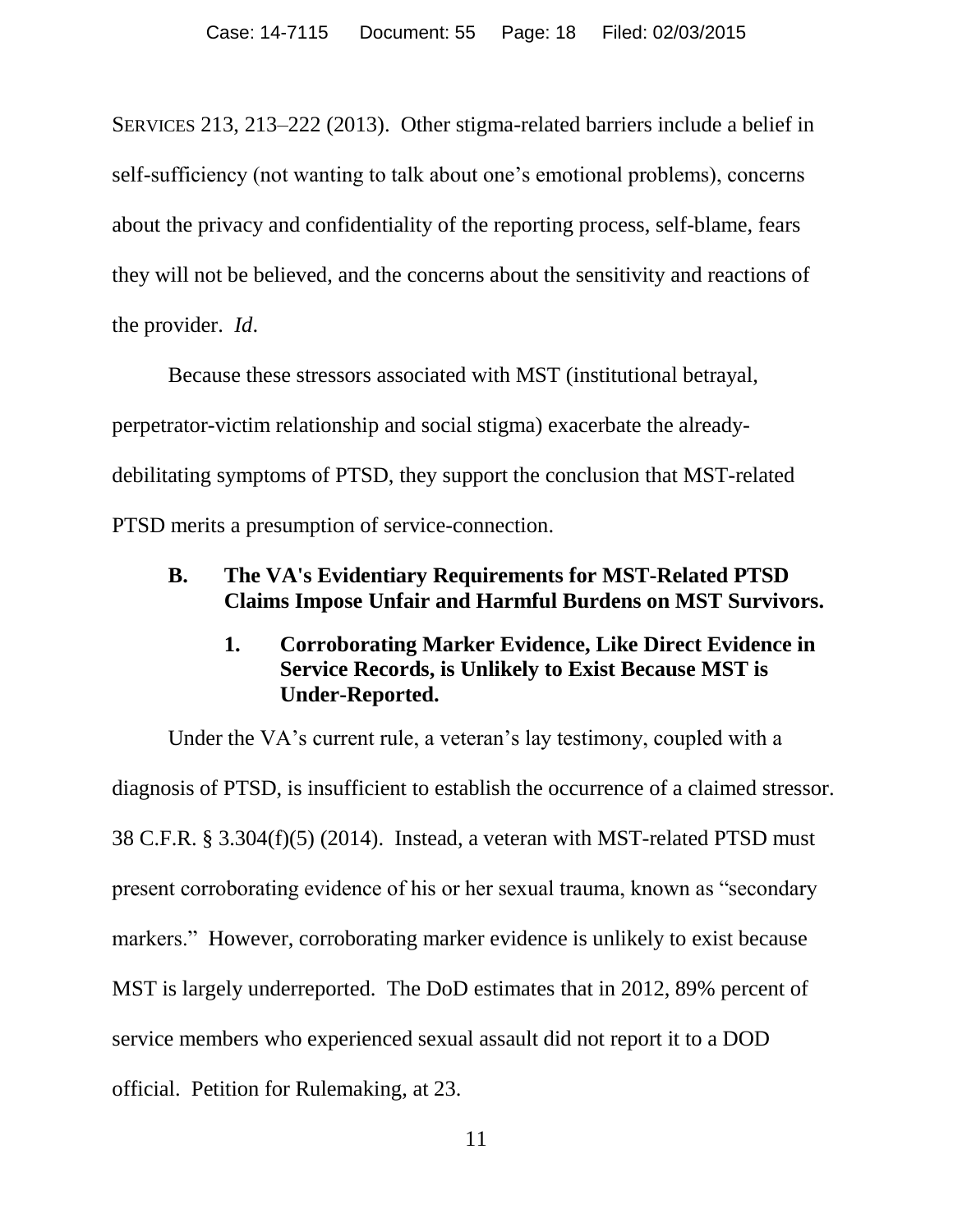Stigma-related concerns prevent many MST survivors from reporting their assaults. If a service member attempts to report an assault, she is likely to face serious professional and social resistance and retaliation. Index of Record 13, Government Accountability Office, GAO-14-447, (2014), at 1-2 ("[MST] claims can be difficult to substantiate, given that servicemembers may be unwilling to file formal complaints at the time of the precipitating incident or incidents and, hence, lack official documentation to support their claim."); Battle for Benefits: VA Discrimination Against Survivors of Military Sexual Trauma 3 (ACLU & SWAN, 2013) ("Because systemic under-reporting of in-service sexual trauma often limits the amount of documentation surrounding that trauma, producing corroborating evidence can often be difficult.").

Multiple mental health studies within the context of the military discuss underreporting due to stigma concerns. For example, in one of her studies, Rachel Kimerling of the National Center for PTSD noted, "Operation Enduring Freedom and Operation Iraqi Freedom Veterans report stigma associated with helpseeking." Rachel Kimerling et al, *Military-Related Sexual Trauma among Veterans Health Administration Patients Returning from Afghanistan and Iraq*, 100 AM.J. PUB. HEALTH 1409, 1411 (2010). Some of the noted barriers include "embarrassment and reluctance to disclose symptoms, the fear of being perceived as weak, not knowing where to go for help or poor access to services, the eagerness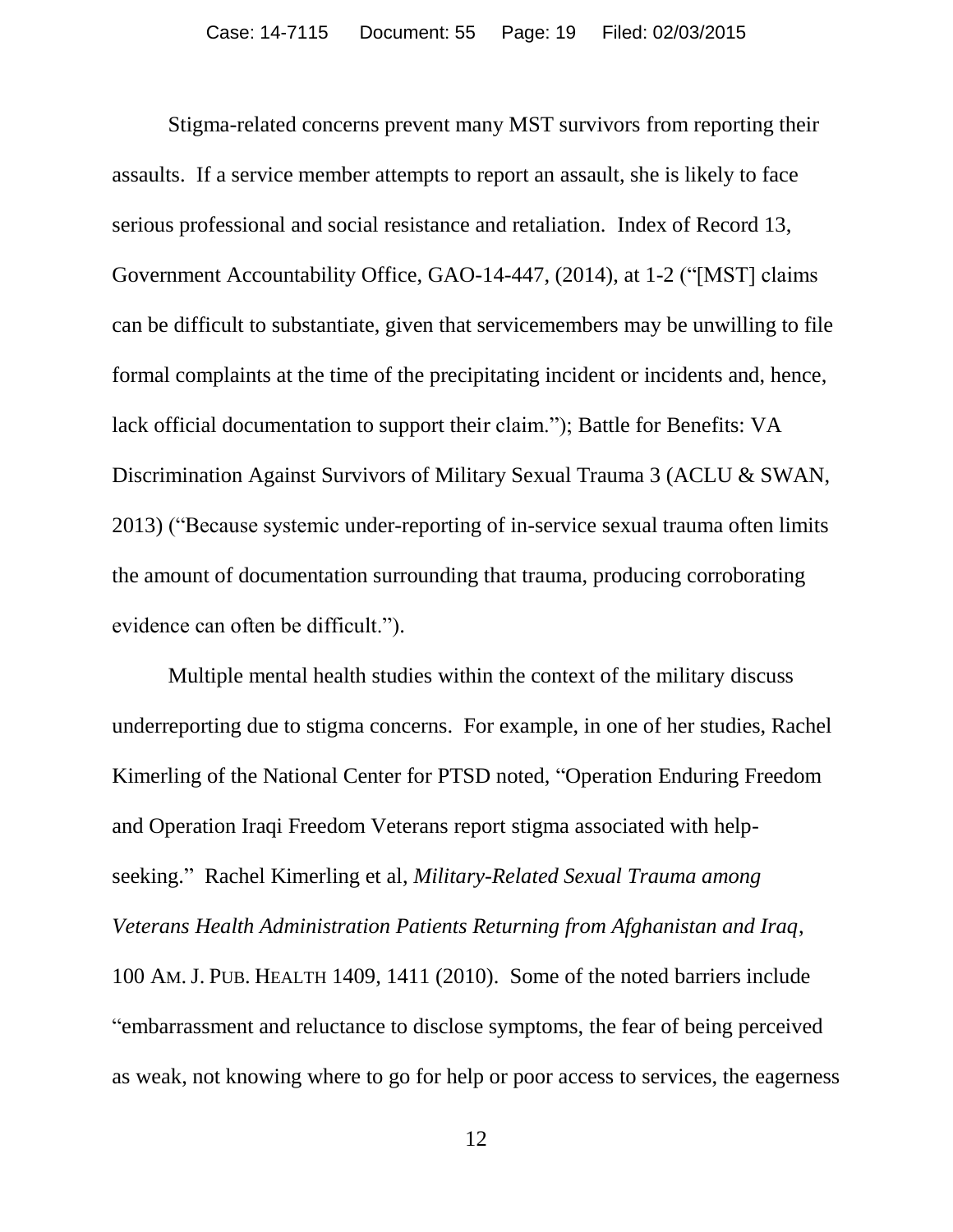to return to life as it was before deploying, fear of stigmatization, and possible impact on military career or military discharge." Patricia Conard et al, *Deployment and PTSD in the Female Combat Veteran: A Systematic Review*, 48 NURSING FORUM 1, 8 (2014).

# **2. Current Procedures Unduly Expose MST-Related PTSD Claimants to Re-Traumatization Because of the Nature of the Evidence Demanded by the VA.**

Not only do stigma-related barriers render it difficult for MST survivors to meet their evidentiary burden for service-connection, these barriers can also expose survivors to a risk of re-traumatization. This phenomenon, termed "secondary victimization," occurs when service members seek physical, emotional, or legal help from military institutions following a sexual assault and, instead of receiving help, encounter difficulties ranging from victim-blaming to disciplinary charges for underage drinking, fraternization, or adultery. Carly Parnitzke Smith & Jennifer J. Freyd, *Institutional Betrayal*, 69(6) AM. PSYCHOLOGIST 575, 583 (2014). "When victims reach out for help, they place a great deal of trust in the legal, medical, and mental health systems as they risk disbelief, blame, and refusals of help." Rachel Campbell, *Rape Survivors' Experiences with the Legal and Medical Systems: Do Rape Victim Advocates Make a Difference?* 12 VIOLENCE AGAINST WOMEN 30–45 (2006). When institutions such as the VA question the nature or even existence of these veterans' traumatic experiences, this deep lack of validation may result in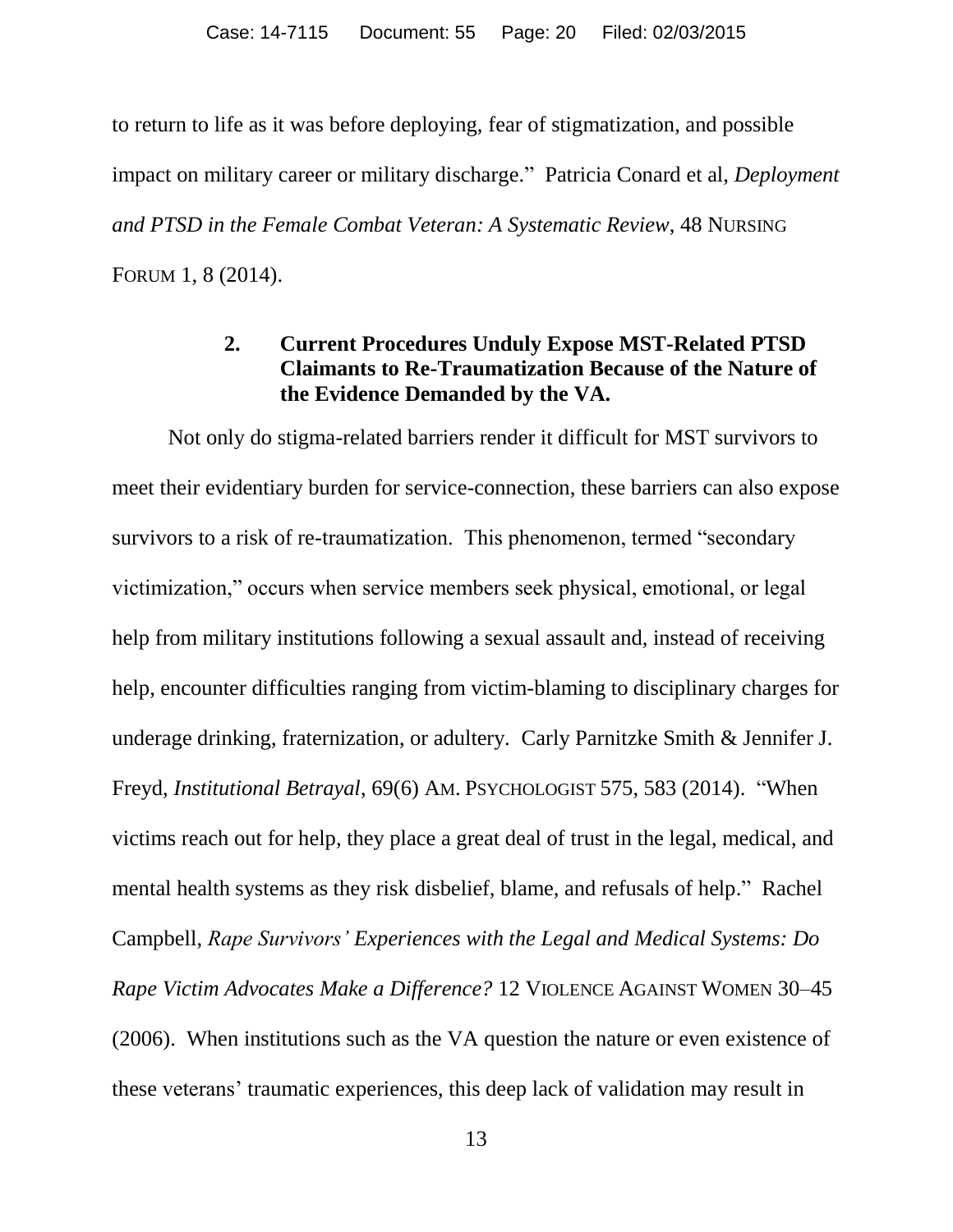additional trauma. Christine A. Courtois & Julian D. Ford, *Treating Complex Traumatic Stress Disorders (Adults): An Evidence-Based Guide* (2009) (a deep lack of validation of an interpersonal trauma by an institution mirrors a mechanism thought to predict the development of complex posttraumatic responses).

Furthermore, the VA requirement of secondary marker evidence further exposes MST survivors to re-traumatization by forcing them to repeatedly relive their assaults, as they collect evidence and proceed through the interminable claims process. Because the VA's current evidentiary requirements for MST-related PTSD claims impose these unfair and harmful burdens on MST survivors, a presumption of service connection is warranted.

### **C. Evidentiary Presumption Is Anchored in Established Medical Diagnosis of PTSD.**

# **1. Current Clinical Processes and Procedures Properly Identify and Diagnose PTSD.**

The current clinical standards for diagnosing PTSD are thorough and reliable. To receive a PTSD diagnosis, an individual must meet the criteria in the Diagnostic and Statistical Manual of Mental Disorders (DSM), published by the American Psychiatric Association  $(APA)$ .<sup>1</sup> Just last year, the APA updated the PTSD diagnostic criteria, publishing its fifth edition of the DSM (DSM-5). Under the DSM-5, diagnostic criteria for PTSD include "a history of exposure to a

 $\overline{a}$ 

<sup>1</sup> *See* PTSD: National Center for PTSD, "DSM-5 Criteria for PTSD," *available at* http://www.ptsd.va.gov/professional/PTSD-overview/dsm5\_criteria\_ptsd.asp.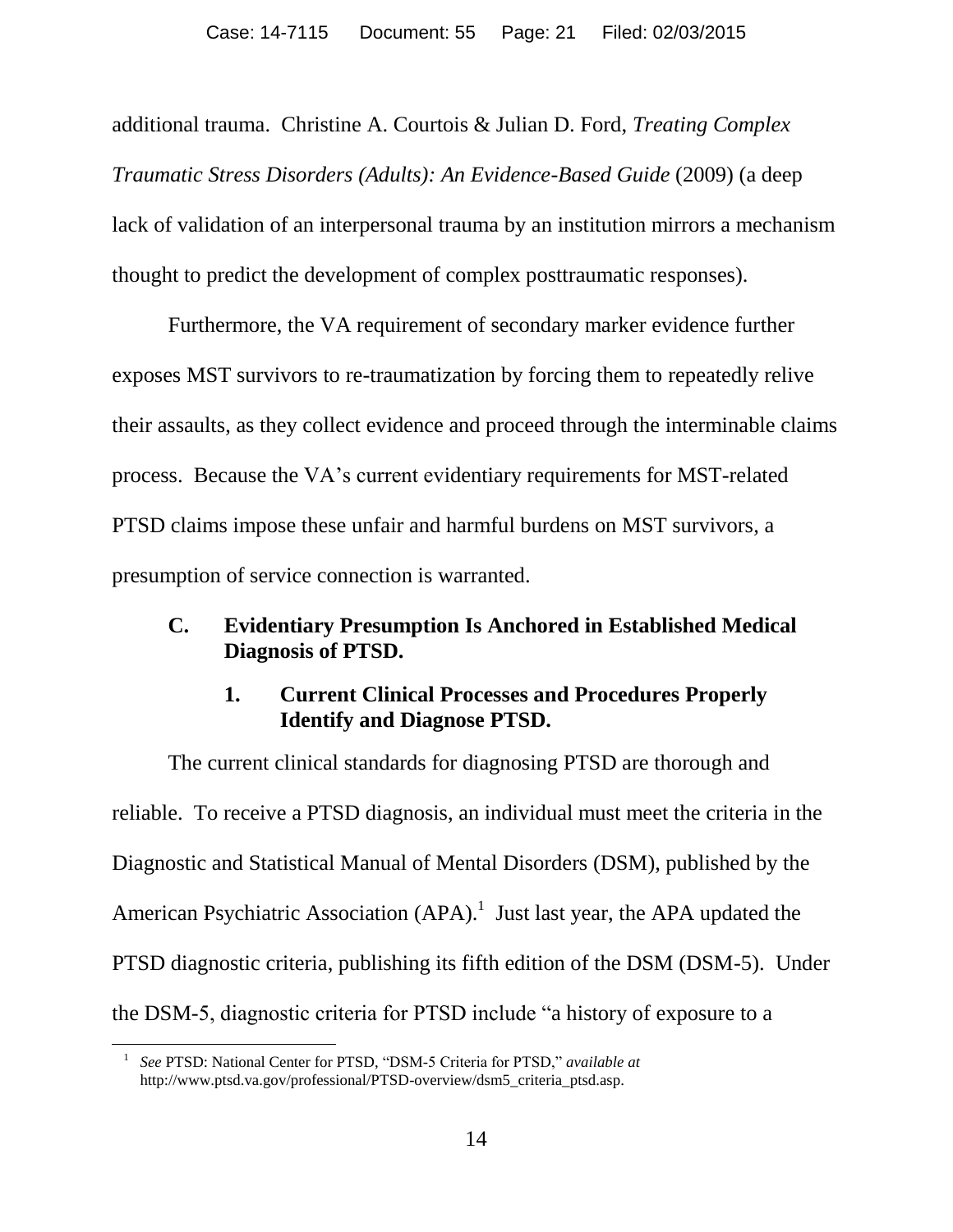traumatic event that meets specific stipulations and symptoms from each of four symptom clusters: intrusion, avoidance, negative alterations in cognitions and mood, and alterations in arousal and reactivity." *Id.* Additional criteria concern the duration of symptoms; assess functioning; and, clarify symptoms as not attributable to a substance or co-occurring medical condition. Screening instruments for applying these PTSD criteria, such as the PTSD Checklist (PCL) and the Primary Care-PTSD (PC-PTSD) are reliable scientific tests.

#### **2. There is a Strong Correlation between MST and PTSD.**

Studies have demonstrated that survivors of sexual assault in the military frequently develop PTSD as a result of their traumatic assault experiences. Women veterans with MST histories are nine times more likely to develop PTSD compared to women with no sexual assault histories. Alina Suris & Lisa Lind, *Military Sexual Trauma: A Review of Prevalence and Associated Health Consequences in Veterans*, 9 TRAUMA, VIOLENCE, & ABUSE 250, 259 (2008). In one study of PTSD disability-seeking female veterans, 71% reported MST experiences. Maureen Murdoch et al, *Prevalence of In-Service and Postservice Sexual Assault among Combat and Noncombat Veterans Applying for Department of Veterans Affairs Posttraumatic Stress Disorder Disability Benefits*, 169 MILITARY MEDICINE 392, 395 (2004). In fact, research specific to military personnel demonstrates that sexual trauma poses a risk for developing PTSD as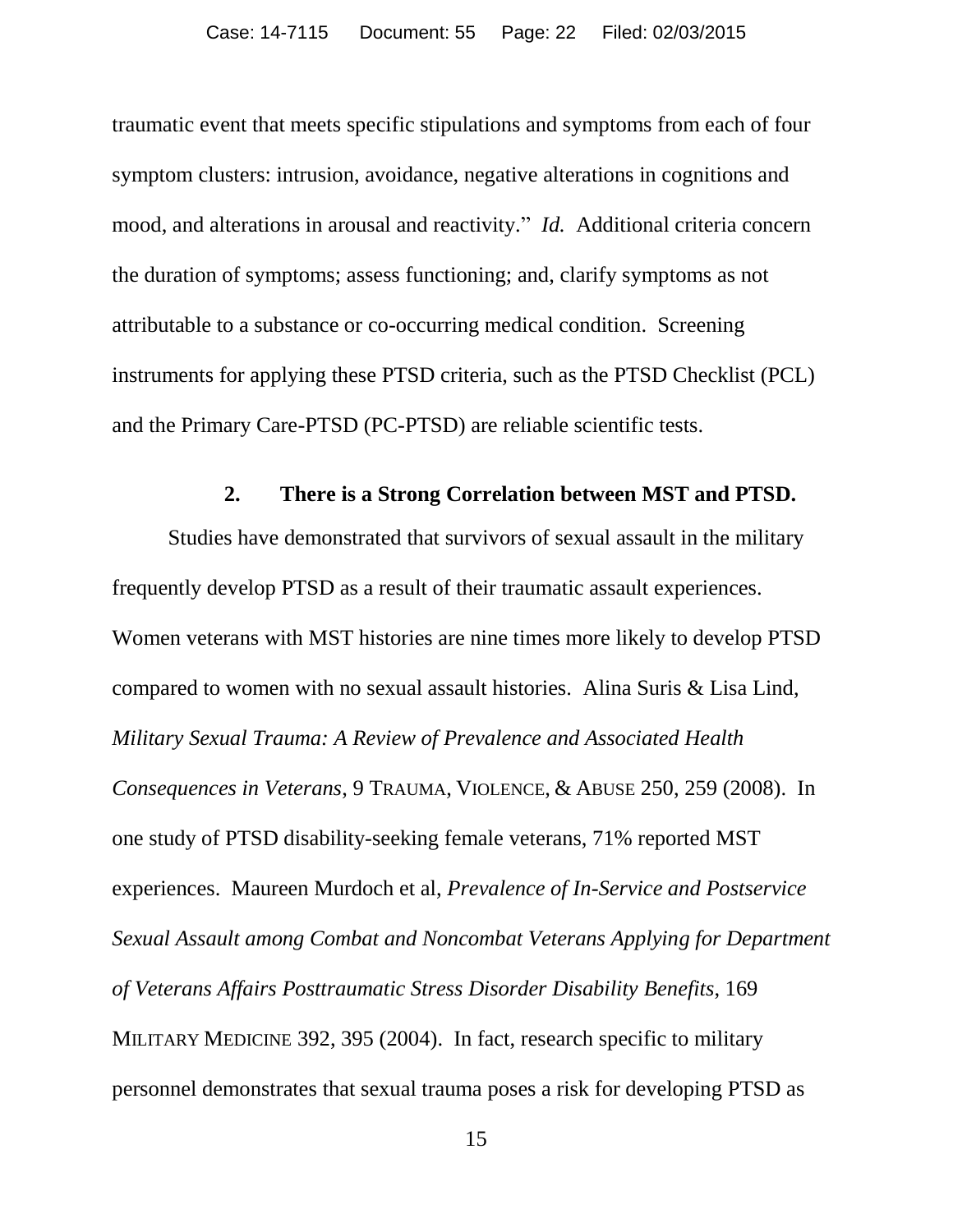high as, or higher than, combat exposure. For example, in a study of 327 women veterans treated in a VA clinical program for stress disorders, researchers found that sexual stress (stress related to sexual harassment and abuse) was almost four times more influential than duty-related stress in the development of PTSD. Alan Fontana & Robert Rosenheck, *Duty-Related and Sexual Stress in the Etiology of PTSD among Women Veterans Who Seek Treatment*, 49 PSYCHIATRIC SERVICES 658, 662 (1998). Likewise, studies have found MST to be significantly related to PTSD in male veterans, as well as female veterans.

As the medical science behind PTSD diagnosis is reliable, and PTSD is strongly correlated with MST, a presumption of service connection for MSTrelated PTSD is warranted. In particular, as sexual trauma has been found to be equally, if not more highly associated with PTSD than combat-related trauma, it defies logic that the VA would presume service connection for combat-related PTSD, but not MST-related PTSD.

## **3. Requiring Corroborating Evidence May Encourage the Adjudicator to Consider the Wrong Factors.**

As MST is so frequently under-reported and under-documented, VA adjudicators sometimes consider evidence of behavioral changes following the claimed assault. *See* 38 C.F.R. § 3.304 (f)(5) (2014) (VA instructions to adjudicators: "[e]xamples of such [corroborating] evidence include, but are not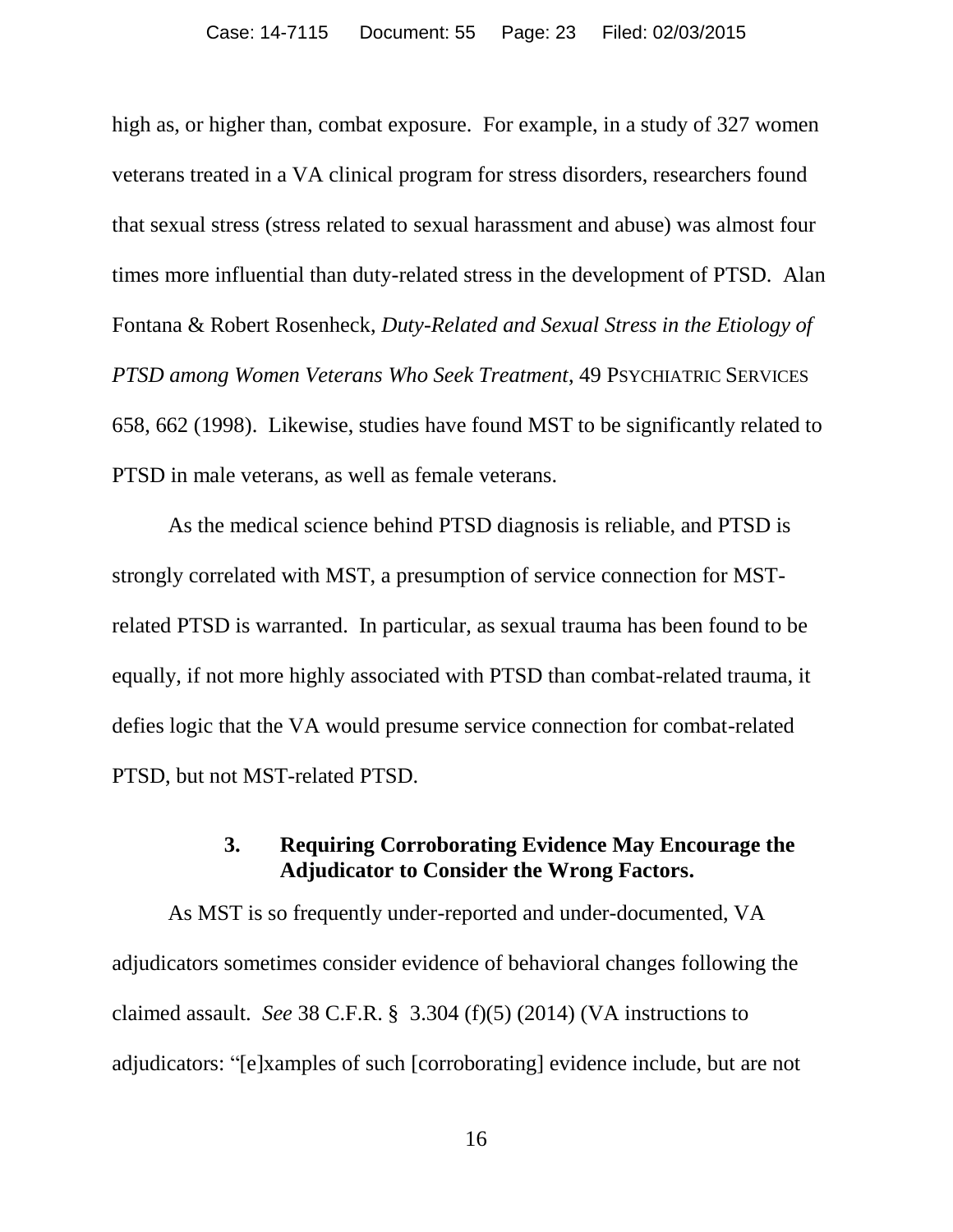limited to: records from law enforcement authorities, rape crisis centers, mental health counseling centers, hospitals, or physicians; pregnancy tests or tests for sexually transmitted diseases; and statements from family members, roommates, fellow service members, or clergy. Evidence of behavior changes following the claimed assault is one type of relevant evidence that may be found in these sources. Examples of behavior changes that may constitute credible evidence of the stressor include, but are not limited to: a request for a transfer to another military duty assignment; deterioration in work performance; substance abuse; episodes of depression, panic attacks, or anxiety without an identifiable cause; or unexplained economic or social behavior changes.") However, in considering these kinds of factors, adjudicators may prefer obvious, blatant, and concrete evidence, over the subtle, nuanced evidence that is more likely to be in the claims file. Jennifer C. Schingle, *A Disparate Impact on Female Veterans: The Unintended Consequences of Veterans Affairs Regulations Governing the Burdens of Proof for Post-Traumatic Stress Disorder Due to Combat and Military Sexual Trauma*, 16 WILLIAM & MARY J. WOMEN AND THE LAW 155, 171 (2009). Service members manifest their post-assault physical and emotional challenges in a variety of subtle ways, which may not present themselves in the form of concrete evidence. By focusing on concrete evidentiary factors, VA adjudicators may miss important signals that the veteran is, in fact, suffering from MST-related PTSD. *Id.*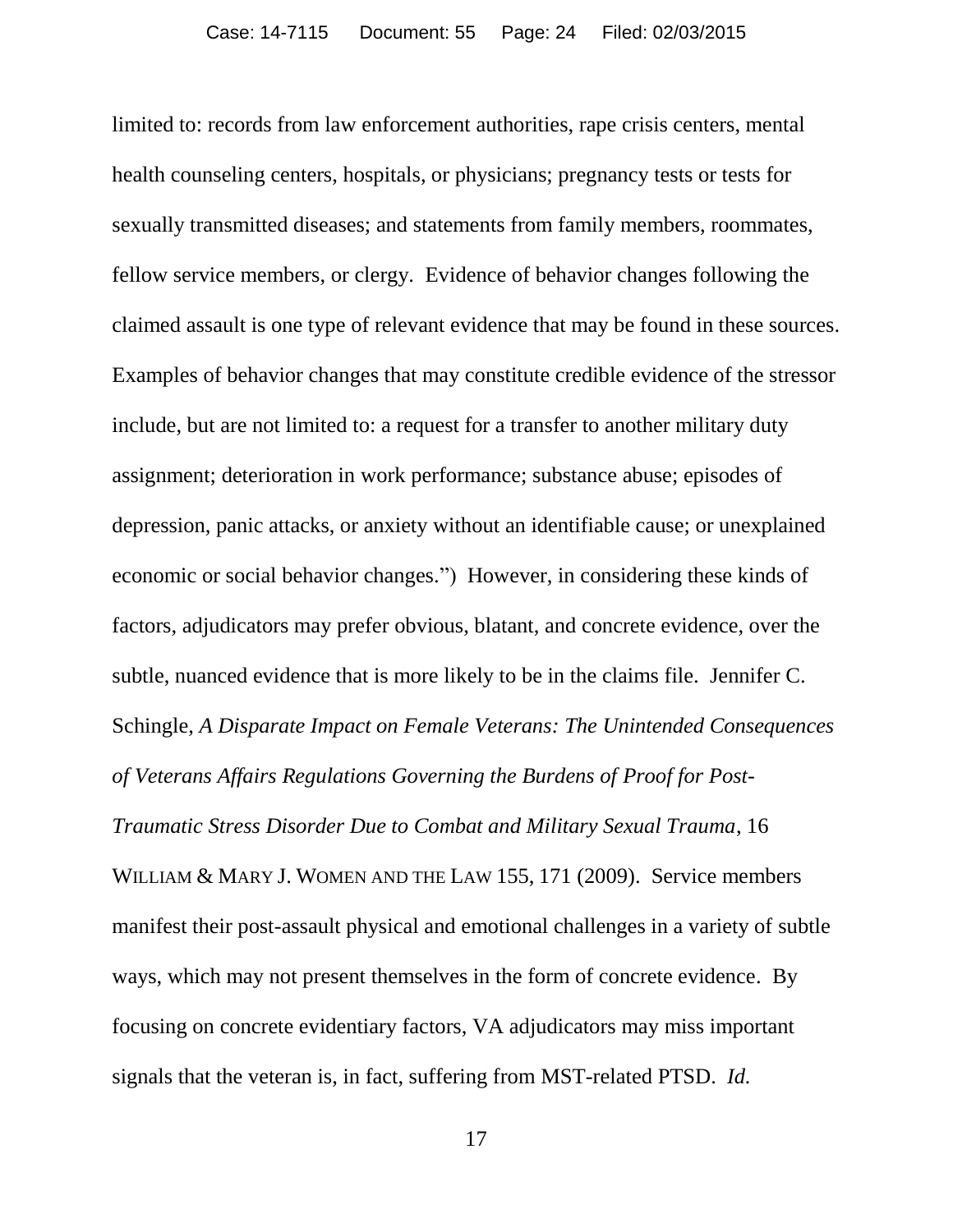# **4. It Is Unlikely that Individuals Suffering from MST-Related PTSD Are Diagnosed in Numbers Greater than Their Actual Occurrence.**

Given the strong correlation between MST and PTSD, as well as the fact that survivors of MST largely under-report their assaults due to social stigma, it is unlikely that individuals suffering from MST-related PTSD would be diagnosed in numbers greater than their actual occurrence.

Furthermore, childhood or civilian sexual assault does not account for the observed relations between MST and persistent traumatic stress among veterans. Rachel Kimerling et al, *The Veterans Health Administration and Military Sexual Trauma*, 97 AM.J. PUB. HEALTH 2160, 2164 (2007). One study found that PTSD diagnoses were more common among women veterans with MST than among those who reported other traumatic events or non-military sexual assaults. *Id.* Thus, the effects of previous trauma or civilian sexual assault do not explain the strong relationship between MST and PTSD.

Because requiring corroborating evidence may encourage the VA adjudicator to consider the wrong factors, and because it is unlikely that individuals suffering from MST-related PTSD are diagnosed in numbers greater than their actual occurrence, a presumption of service connection for MST-related PTSD is warranted.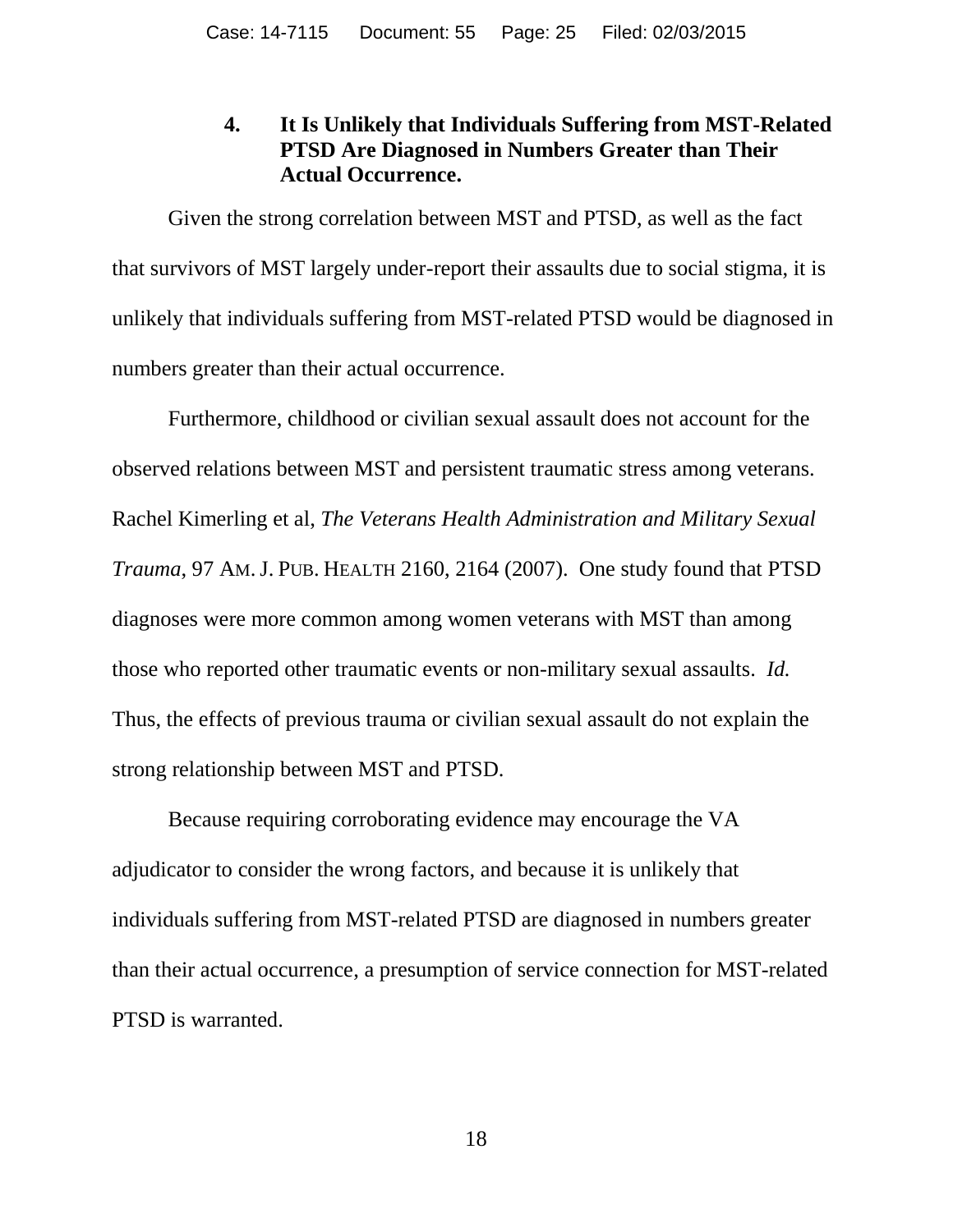## **D. Denying Treatment to Veterans with MST-Related PTSD Can Have Disastrous Consequences on Their Mental Health, Physical Health, Employment, Income Level, and Housing Status.**

Denying PTSD treatment to veterans not only affects their mental health, but can also wreak havoc on their physical health, employment, income level, and housing. In these ways, denying PTSD treatment poses a problem not only for these veterans, but also for society. A study of the long-term outcomes of disability benefits in U.S. veterans with PTSD compared claimants who were denied benefits to those who were awarded, and found that 44.8% of the denied claimants reported poverty, compared with only 15.2% of the awarded claimants. Maureen Murdoch et al., *Long-Term Outcomes of Disability Benefits in US Veterans with Posttraumatic Stress Disorder*, 68 ARCHIVES GEN. PSYCHIATRY 1072 (2011). Furthermore, the awarded claimants were almost half as likely as denied claimants to have experienced homelessness. *Id.* at 1076. Awarded claimants were also on average more likely than denied claimants to report clinically meaningful reductions in PTSD symptoms. *Id*.

MST has been associated with a number of physical and psychological symptoms, which may worsen when left untreated. For example, MST is associated with increased screening rates of alcohol abuse and depression. One study found that women with MST were twice as likely as women without MST to develop alcohol abuse problems. Alina Suris & Lisa Lind, *Military Sexual*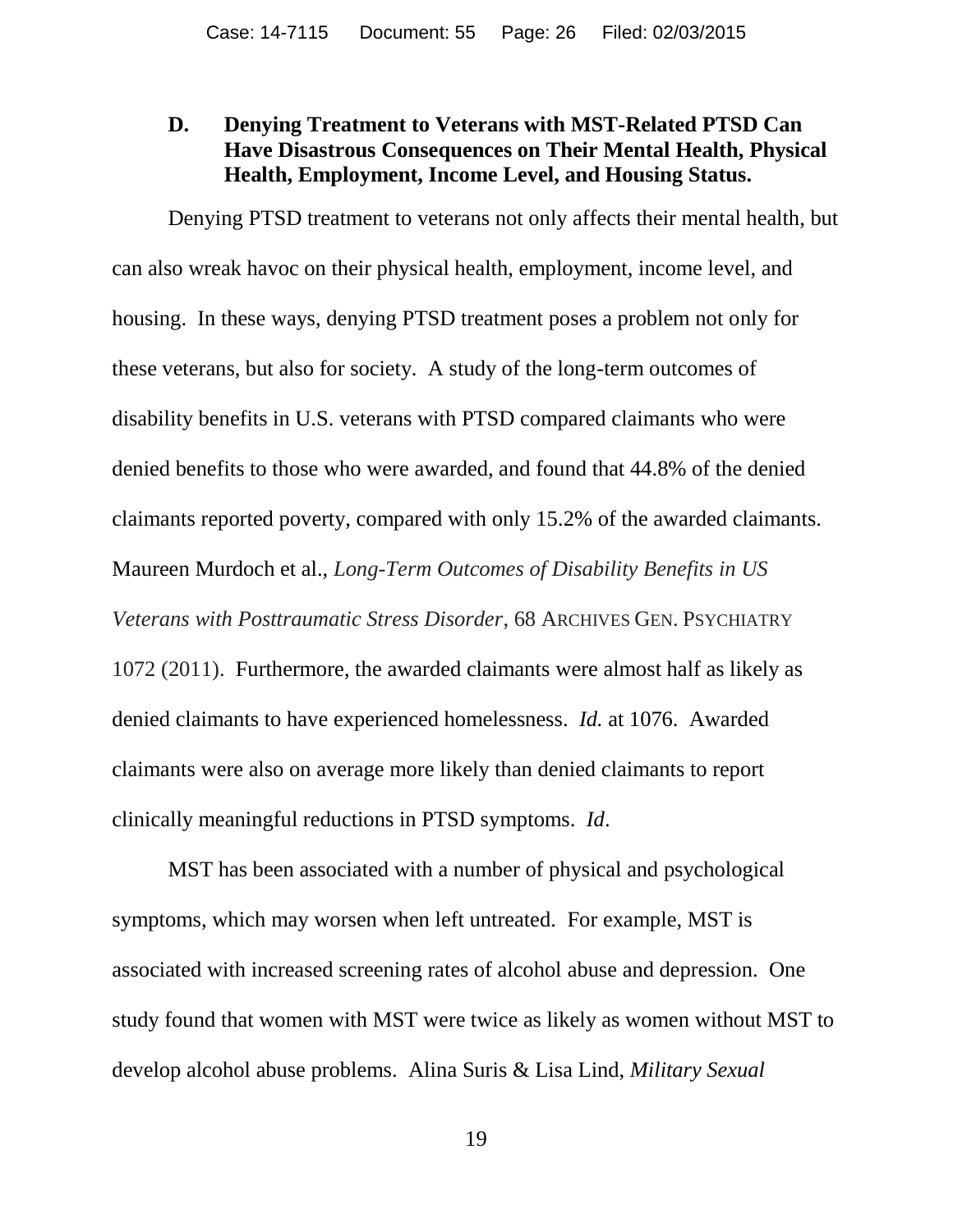*Trauma: A Review of Prevalence and Associated Health Consequences in Veterans*, 9 TRAUMA, VIOLENCE, & ABUSE 250, 259 (2008). Furthermore, female MST survivors report significantly more physical symptoms compared with women veterans without MST, including pelvic pain, menstrual problems, back pain, headaches, gastrointestinal symptoms, and chronic fatigue. *Id.* at 262. In fact, in a study examining the health status of a sample of women veterans, women who reported MST scored lower on every scale of the SF-36 study as compared with women who reported no MST, indicating poorer overall health functioning in every area. *Id.* In men, MST has been significantly associated with an increased risk of AIDS. Rachel Kimerling et al, *The Veterans Health Administration and Military Sexual Trauma*, 97 AM.J. PUB. HEALTH 2160, 2163 (2007).

Furthermore, studies indicate that PTSD may have pervasive negative effects on employment status and income, work absenteeism, as well as functional impairment. Keren Lehavot et al, *Barriers to Care for Women Veterans With Posttraumatic Stress Disorder and Depressive Symptoms*, 10 PSYCHOLOGICAL SERVICES 203, 208 (2013).

The debilitating, and in some cases life-altering, effects of denying PTSD benefits to MST survivors on their mental health, physical health, employment, income, and housing status support the conclusion that the VA should presume service connection for MST-related PTSD.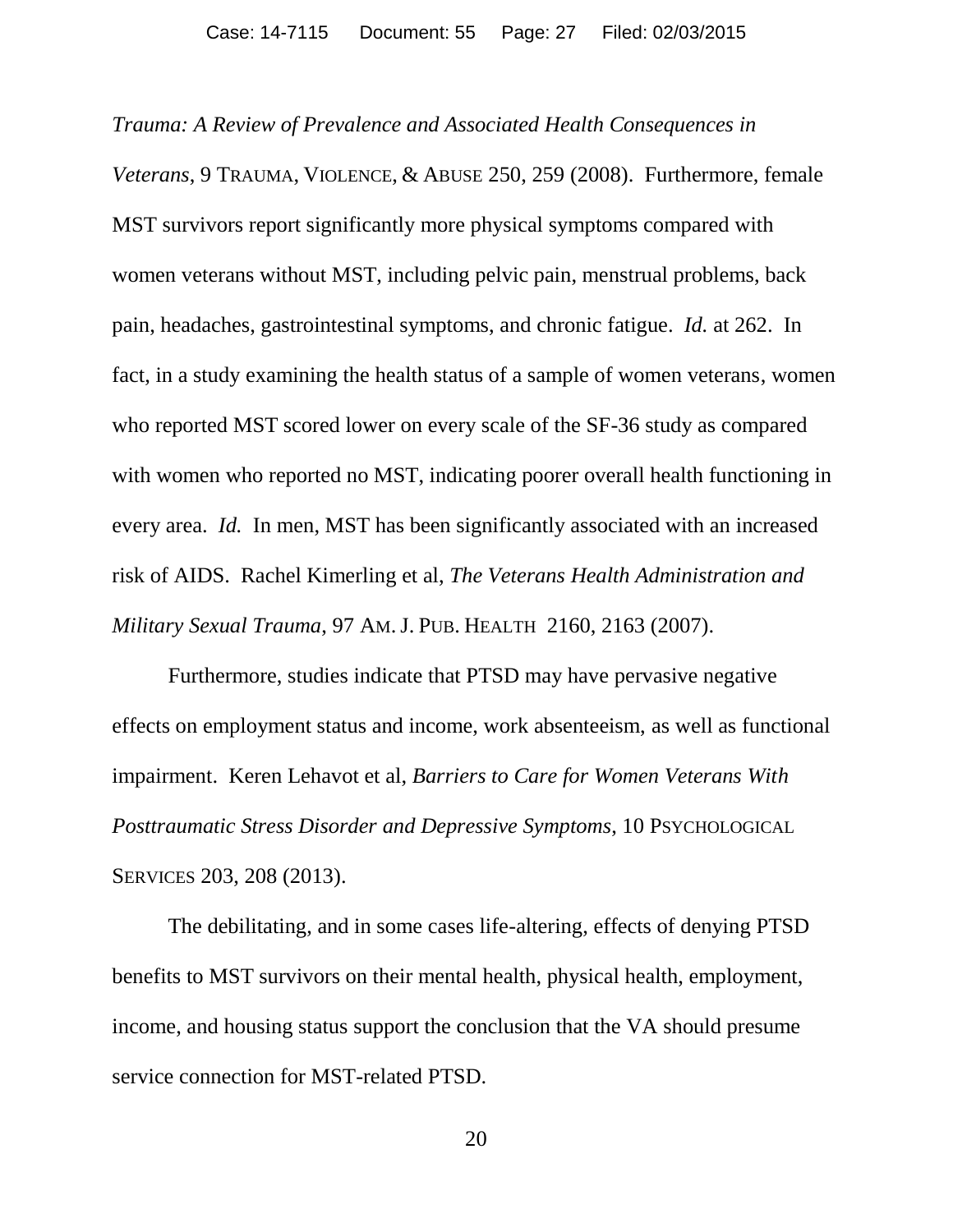# **IV. CONCLUSION**

For the foregoing reasons, this Court should hold the VA's denial of Petitioners' formal request for rulemaking unlawful and reverse the agency's decision. Alternatively, this Court should vacate and remand the decision to the VA to provide reasoned explanation or to institute a new rulemaking.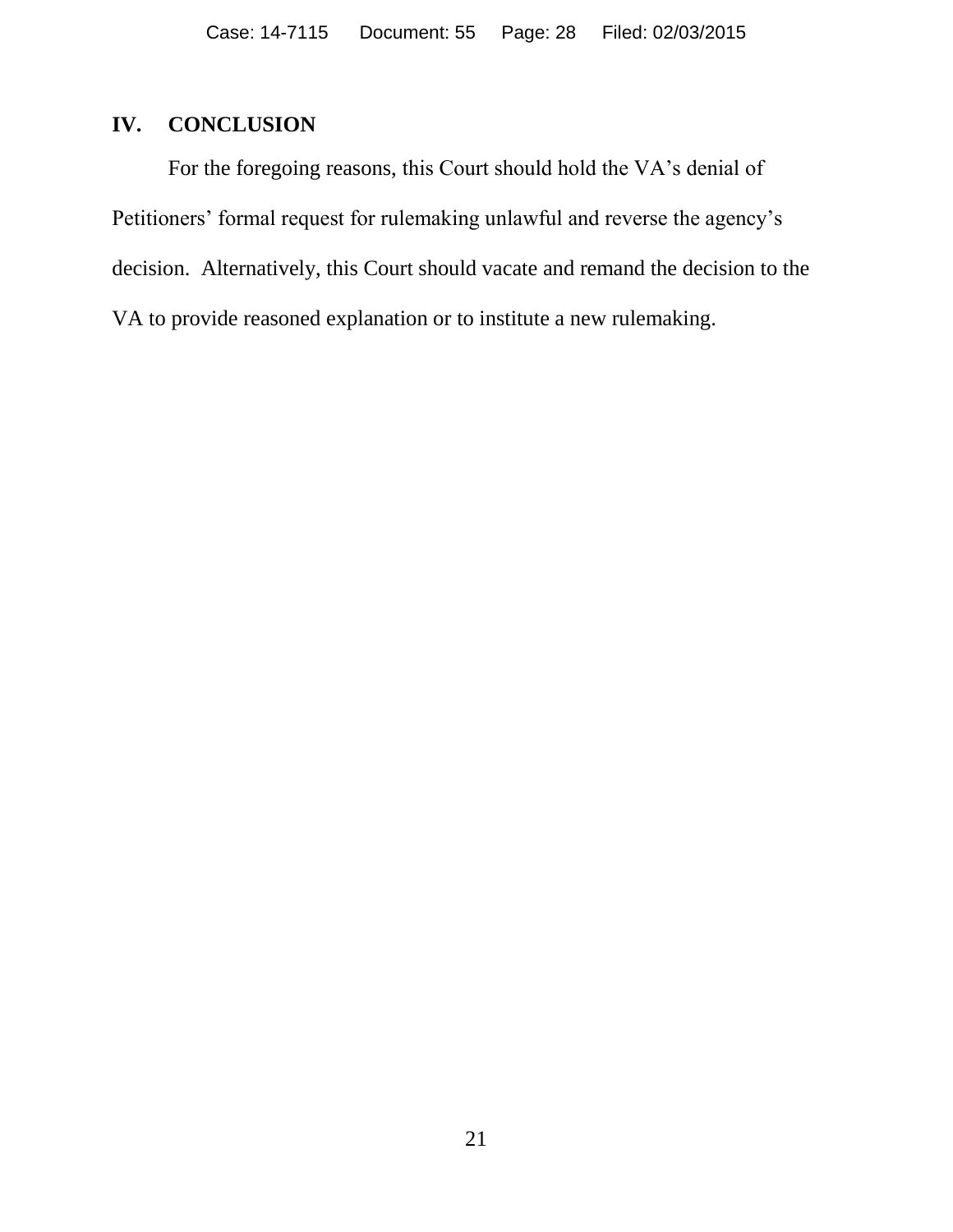Dated: February 3, 2015

Respectfully submitted,

/s/John C. Millian JOHN C. MILLIAN GIBSON, DUNN & CRUTCHER LLP 1050 Connecticut Avenue, N.W. Washington, DC 20036-5306 Tel: +1 202.955.8500 Fax: +1 202.467.0539

*Counsel for Amici Curiae*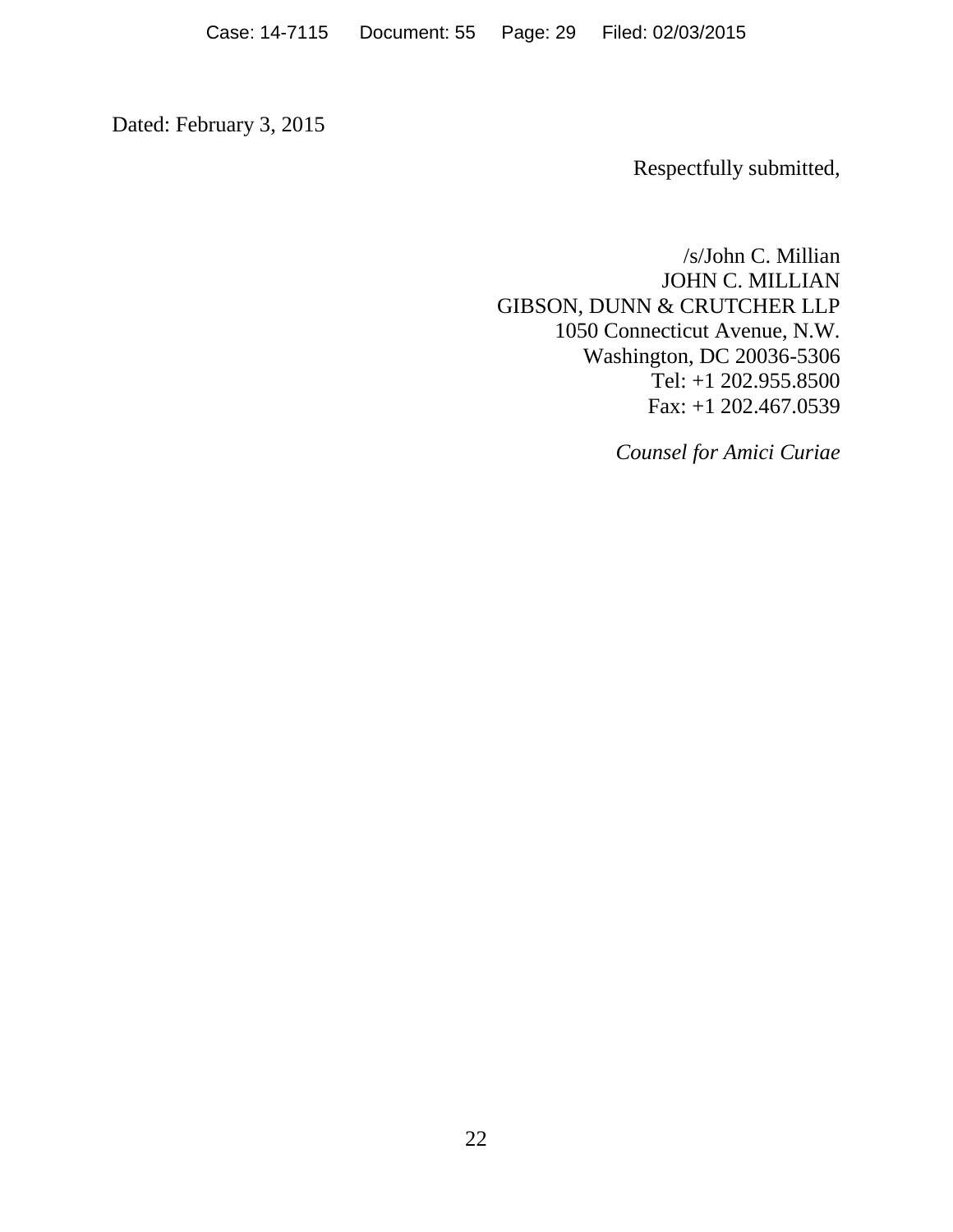# **CERTIFICATE OF COMPLIANCE**

- 1. This brief complies with the type-volume limitation of Federal Rule of Appellate Procedure 32(a)(7)(B) or Federal Rule of Appellate Procedure  $28.1(e)$ .
	- $\Box$  The brief contains 4,396 words, excluding the parts of the brief exempted by Federal Rule of Appellate Procedure  $32(a)(7)(B)(iii)$ .
- 2. This brief complies with the typeface requirements of Federal Rule of Appellate Procedure 32(a)(5) or Federal Rule of Appellate Procedure 28.1(e) and the type style requirements of Federal Rule of Appellate Procedure 32(a)(6).
	- □ The brief has been prepared in a proportionally spaced typeface using Microsoft Word in 14-point Times New Roman.

/s/ John C. Millian

JOHN C. MILLIAN GIBSON, DUNN & CRUTCHER LLP 1050 Connecticut Avenue, N.W. Washington, DC 20036-5306 Tel: +1 202.955.8500 Fax: +1 202.467.0539